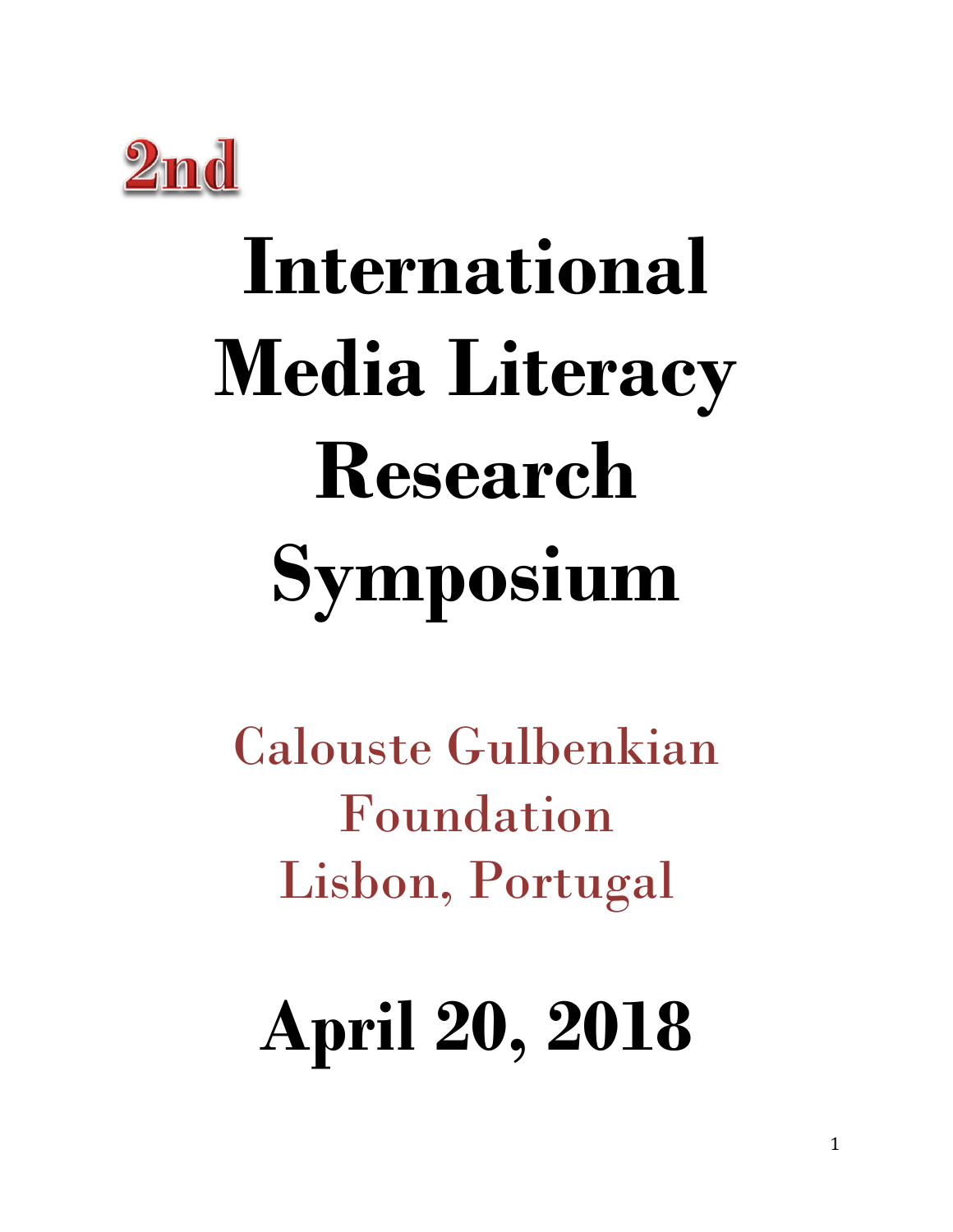# **WELCOME!!!**

# **Dear Conference Presenters and Attendees:**

Thank you so much for joining us for the 2nd International Media Literacy Research Symposium in Lisbon, Portugal, for what we hope is an important event leading to bringing together people of like minds who are interested in the continued growth of the field of media literacy research.

As researchers, educators, graduate students, or interested parties, we all bring our ideas on how the media has shaped our world and our students. The discussion is global and widespread, reaching into various subject areas, educational settings, and universities, non-profits, and more.

We hope that you leave this conference with many new ideas, possibilities for new research directions, and friends to share your work.

We are glad you are here!

Symposium Organizers:



Belinha De Abreu, Ph.D. Vitor Tomé, Ph.D.

| Internet Access: |  |
|------------------|--|
| Login: _         |  |
| Password:        |  |

AND



Sacred Heart University **Example 20 Secret Algary** Universidade de Algarye

**Twitter Handle:** #medialiteracyresearch #medialiteracy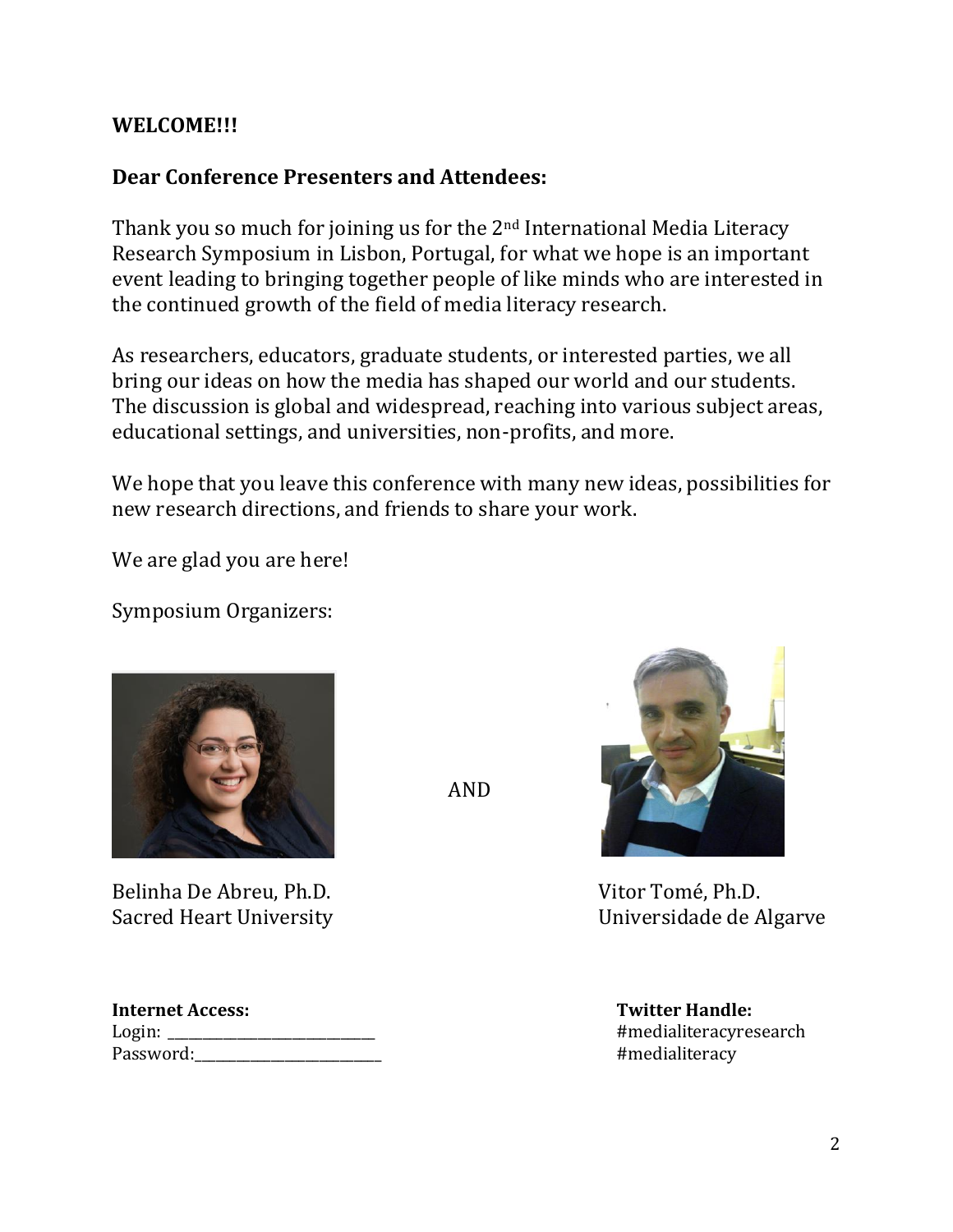# **2nd International Media Literacy Research Symposium OVERVIEW**

| 9:00-10:00      | <b>Registration/Breakfast</b>                                                                              |                                                                                              |  |
|-----------------|------------------------------------------------------------------------------------------------------------|----------------------------------------------------------------------------------------------|--|
| 9:30-10:00      | <b>Opening Remarks</b>                                                                                     |                                                                                              |  |
| 10:00-11:15     | Keynote/Plenary (Paul Mihailidis & Nico Carpentier)<br>Topic: Civic Media Literacy & Participatory Culture |                                                                                              |  |
| $11:15 - 11:30$ | Break (Coffee-Refreshments)                                                                                |                                                                                              |  |
| 11:30-12:30     | <b>Session I</b><br>Strands:                                                                               | Media Literacy (General)<br>Civic Participation/Participatory Culture<br>Digital Citizenship |  |
| 12:30-1:30      | <b>LUNCH</b>                                                                                               |                                                                                              |  |
| $1:30-2:30$     | <b>Session II</b><br>Strands:                                                                              | Media Literacy (General)<br>Civic Participation/Participatory Culture<br>Digital Citizenship |  |
| $2:30 - 2:45$   | <b>Break</b>                                                                                               |                                                                                              |  |
| $2:45-3:45$     | <b>Session III</b><br>Strands:                                                                             | Media Literacy (General)<br>Civic Participation/Participatory Culture<br>Digital Citizenship |  |
| $3:45 - 4:00$   | Break (Coffee-Refreshments)                                                                                |                                                                                              |  |
| $4:00 - 5:00$   | <b>Session IV</b><br>Strands:                                                                              | Media Literacy (General)<br>Civic Participation/Participatory Culture<br>Digital Citizenship |  |
| $5:00 - 6:00$   | <b>Closing/Cocktail Hour</b>                                                                               |                                                                                              |  |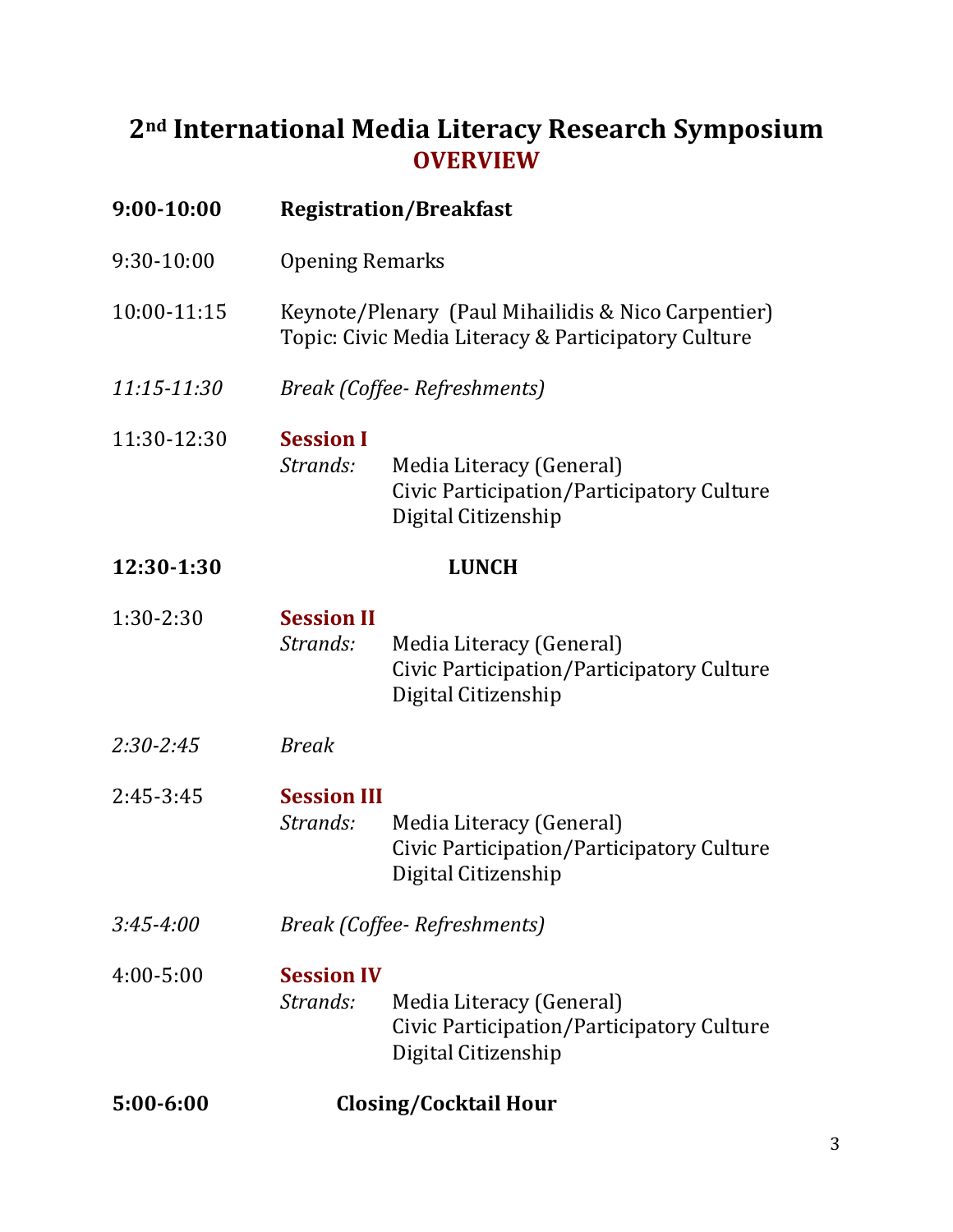# **CALOUSTE GULBEINKEIN FOUNDATION, LISBON PORTUGAL**

# **SCHEDULE**

**9:00-10:00 Registration Opens LOCATION**

**Continental Breakfast LOCATION**

**9:30-10:00 Opening Remarks AUDITORIUM** *VITOR TOMÉ & BELINHA DE ABREU*  Conference Organizers

# **10:00-11:15 Keynote/Plenary AUDITORIUM**

*PAUL MIHAILIDIS & NICO CARPENTIER Topic:* Civic Media Literacy & Participatory Culture *Moderator: Belinha De Abreu*





"We learn to participate by participating."

# **Acquiring substantive participatory skills and knowledge**

Participation is considered a key component of democracy and the political, enabling nonprivileged citizens to increase their power bases in society, and creating more just and balanced societies. In social practice, though, maximalist participation remains quite rare, and even the minimalist forms are not free from their problems and (sometimes justified) critiques. There is a need to consider what we mean when we're using the concept of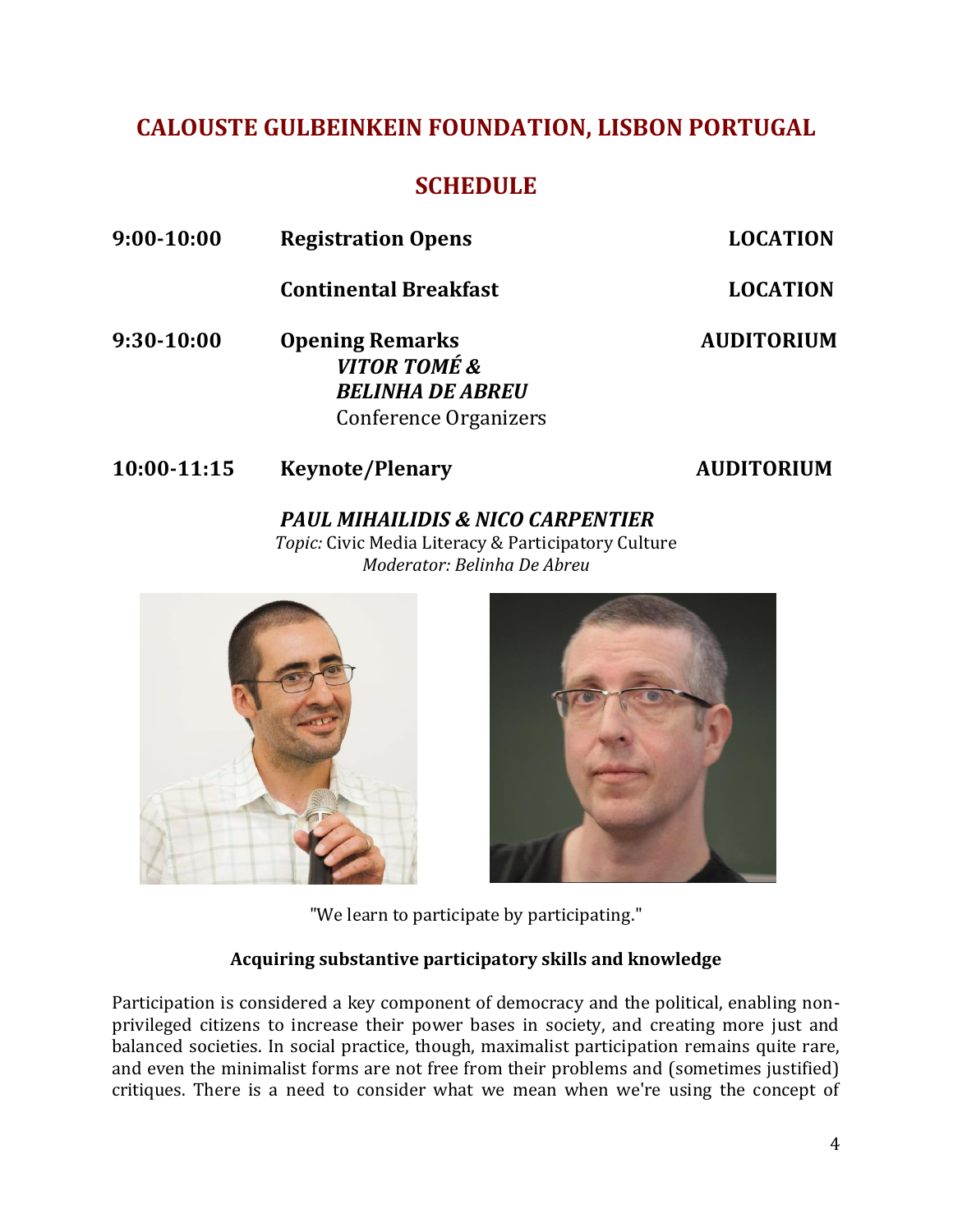participation, and to embed it in a wider range of democratic values. This substantive approach towards participation (in contrast to a procedural approach) allows acknowledging that participation needs to be articulated with human rights and ethics (to name two of the most important ones). Moreover, there is also a need to emphasize that (substantive) participation is a set values and practices that is not a given, but that needs to be acquired. Following Pateman, who builds on Rousseau's work, there is an argument to be made for participatory practices as sites of participatory learning in themselves. Here, participatory organisations, which are organisational reservoirs of knowledge and skills, deserve more attention, as key locations of informal democratic-participatory learning.

**Paul Mihailidis** is an Associate Professor of Civic Media and Journalism in the School of Communication at Emerson College in Boston, MA, where he teaches media literacy, civic media, and community activism. He is founding program director of the MA in Civic Media: Art & Practice, Principle Investigator of the Emerson Engagement Lab, and faculty chair and director of the Salzburg Academy on Media and Global Change. His research focuses on the nexus of media, education, and civic voices. His newest books, Civic Media Literacies (Routledge 2018), Civic Media: Technology, Design, Practice (2016, MIT Press, with Eric Gordon) and Media Literacy and the Emerging Citizen (Peter Lang, 2014), outline effective practices for participatory citizenship and engagement in digital culture.

**Nico Carpentier** is Professor in Media and Communication Studies at the Department of Informatics and Media of Uppsala University. In addition, he holds two part-time positions, those of Associate Professor at the Communication Studies Department of the Vrije Universiteit Brussel (VUB - Free University of Brussels) and Docent at Charles University in Prague. Moreover, he is a Research Fellow at the Cyprus University of Technology and Loughborough University. His latest books are The Discursive-Material Knot: Cyprus in Conflict and Community Media Participation (2017, Peter Lang, New York); Cyprus and its Conflicts. Representations, Materialities, and Cultures (2018, co-edited) and Critical Perspectives on Media, Power and Change (2018, co-edited).

### **11:15-11:30 BREAK/TRANSITION**

-----------------------------------------------

-----------------------------------------------

# **SESSION I 11:30-12:30**

### **Presentation 1: AUDITORIUM**

A. Media Literacy: Pedagogy and Practice in Primary Education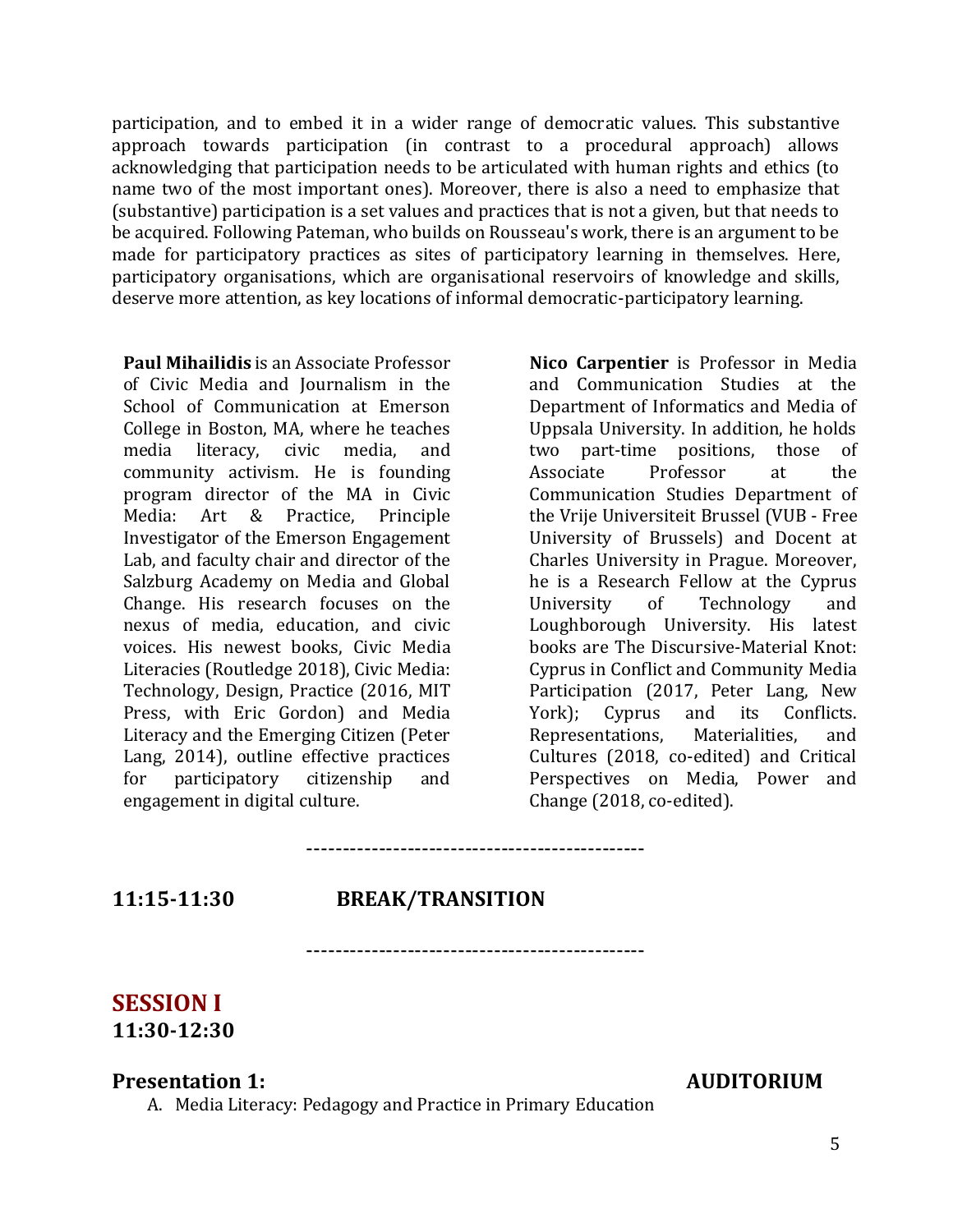### *Becky Parry, University of Nottingham, (UK) & Steve Connolly, University of Bedfordshire, (UK)*

In the context of literacy research, the need to better connect children's media rich lives at home with their engagements with learning at school is well established. The rationale for making this connection is to enable children to draw on their own experiences as they encounter new ways of thinking and making sense of the world. The traditions of play and child-led pedagogy in early primary education potentially provides potent spaces for children to bring into the classroom their engagements with popular culture in the same way they do their toys and teddies, stories and stuff. However, in practice, the combination of public anxiety about screen time and the performative cultures dominating school practices in some nations, limit these opportunities. As a result children's knowledge and understanding of popular media is rarely seen as a resource for learning, particularly in England. As a consequence, we argue that important opportunities to enable children to share their literacy practices and identities and to develop a critical and creative engagement with their own cultural worlds is being missed. We present an account of activities undertaken as part of the ESCR funded 'Developing Media Literacy' research project, designed to introduce pupils in Year 2 to a sustained programme of media literacy learning. We compare findings from this study recent research focused on creative production or 'making' in primary media education and subsequently argue that the traditional Media Studies key concepts: audiences, institutions, representation and language continue to be useful as tools for developing media literacy in primary education (despite some tensions with newer models of digital literacy education) and that without these theoretical tools, criticality is problematically sidelined.

### *Strand 1: Media Literacy: Past, Present, and Future*

B. Do the relationships mediated by virtual social spaces influence classroom climate? *Alessandro Soriani, University of Bologna, (Italy)*

The pre-adolescents in the age of secondary school are living quite a delicate and significant period of their life-development: not only they are facing a more difficult and challenging school curricula, but they are also engaged in the negotiation of their identity and their roles within the different peer groups. This complex scenario is enlarged and made even more complex by the first experiences, away from their parents' eyes, with technologies and portable devices: these tools add, to the relationship's universe just mentioned, yet another level of complexity which opens up new forms of communication and new relationship's dynamics that impact also in the classroom social climate. Inside schools the students are plunged into Relationship's Dynamic that can be Formal (RDF) or Informal (RDI), and these dynamics take place not only in the offline world but also into Digital Environments that can be either Official (ODE), all the spaces provided officially by the school institutes, or Unofficial (ODO), all those spaces that are spontaneously used by students, teachers and parents to communicate. So far the studies about classroom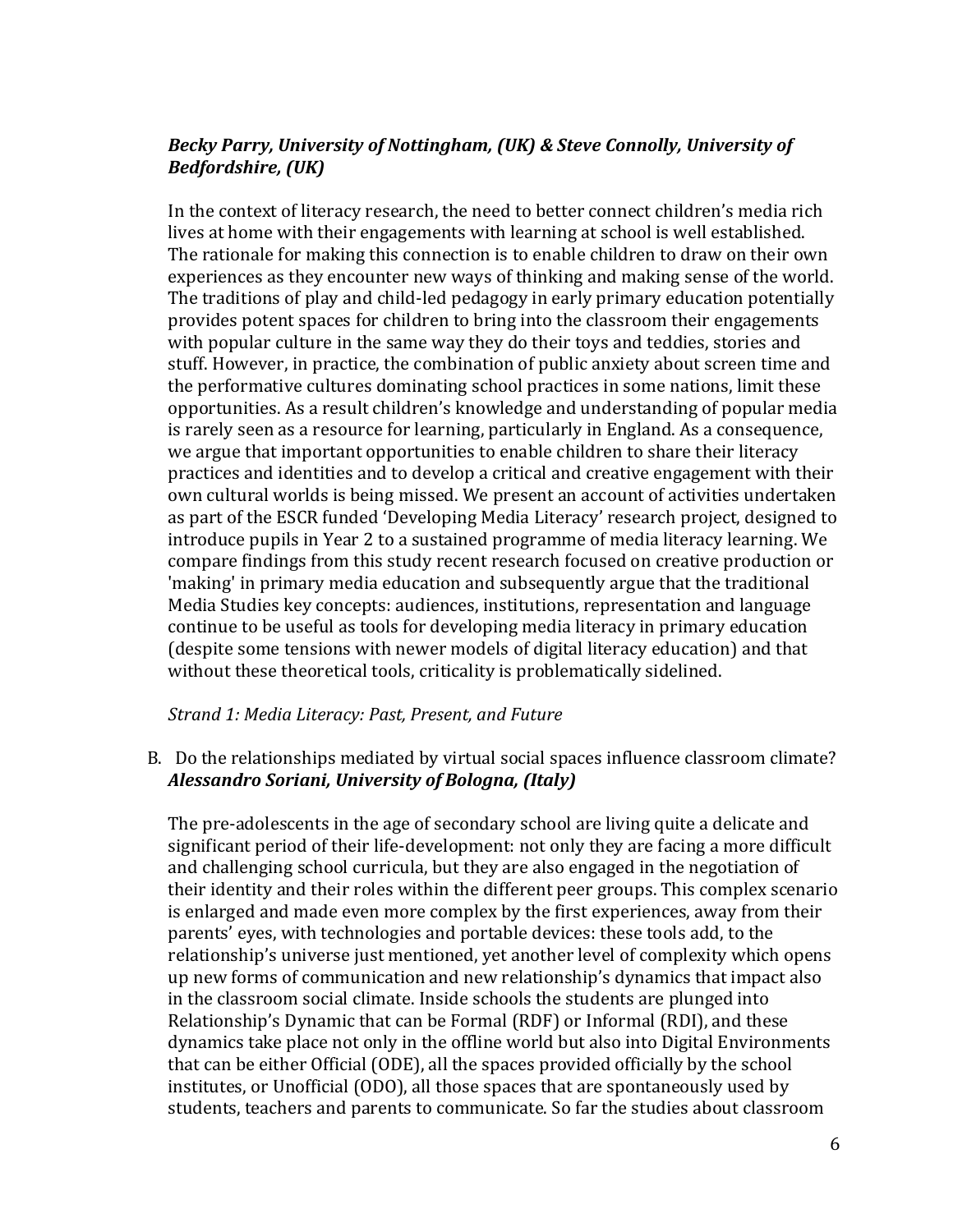climate haven't explored the influence, neither the connection, between relationships mediated by virtual social spaces and the social climate of the learning environments. The contribution will explore these relationship's dynamics and how they can have an impact on the classroom social climate and will present the outcome of a three years' PHD research in between Italy and France.

*Strand: Number 1 - Media Literacy: Past, Present and Future.*

### **Presentation 2: SALON I**

A. Media Literacy from the Media Observatories-Case Study: ANDI Communication and Rights

 *Cristiane Parente, Universidade do Minho, (Portugal)*

Based on the analysis of some Brazilian media observatories, gathered at RENOI - National Network of Press Observatories, we consider ANDI - Communication and Rights as the largest Media Literacy action among them. This paper seeks to show the difference between ANDI and these other observatories regarding its practices of analysis and dissemination of results, as well, particularly in how it establishes the return of these results to the journalistic community, with publications, guides, prizes and continuous formations, making its results clearer and turning possible the verification of the actual existence of Media Literacy actions.

*Strand 2: Civic Media Literacy and Participatory Culture*

B. Is Participation in Community Media an Agent of Change? *Rob Watson, De Montfort University, (UK)*

This presentation discusses how the role of participation as a neutral social process can be used to account for community media practices as they are operative in social lifeworlds. This discussion is based on research conducted as part of a PhD investigation into the role of participation in community media groups in Leicester, UK.

*Strand 2: Civic Media Literacy and Participatory Culture*

C. Journalism pondered as a learning facilitator tool in the context of lifelong learning *Maria José Brites, Lusophone University of Porto, (Portugal)*

In this presentation, we will argue for the importance of journalism as a learning tool (Brites et al., 2017), in the context of an action research project (Media In Action - MIA). This project aims at producing support materials for teachers and learning facilitators in the confluence of Media literacy, news literacy and digital storytelling. We believe that training for the production and consumption of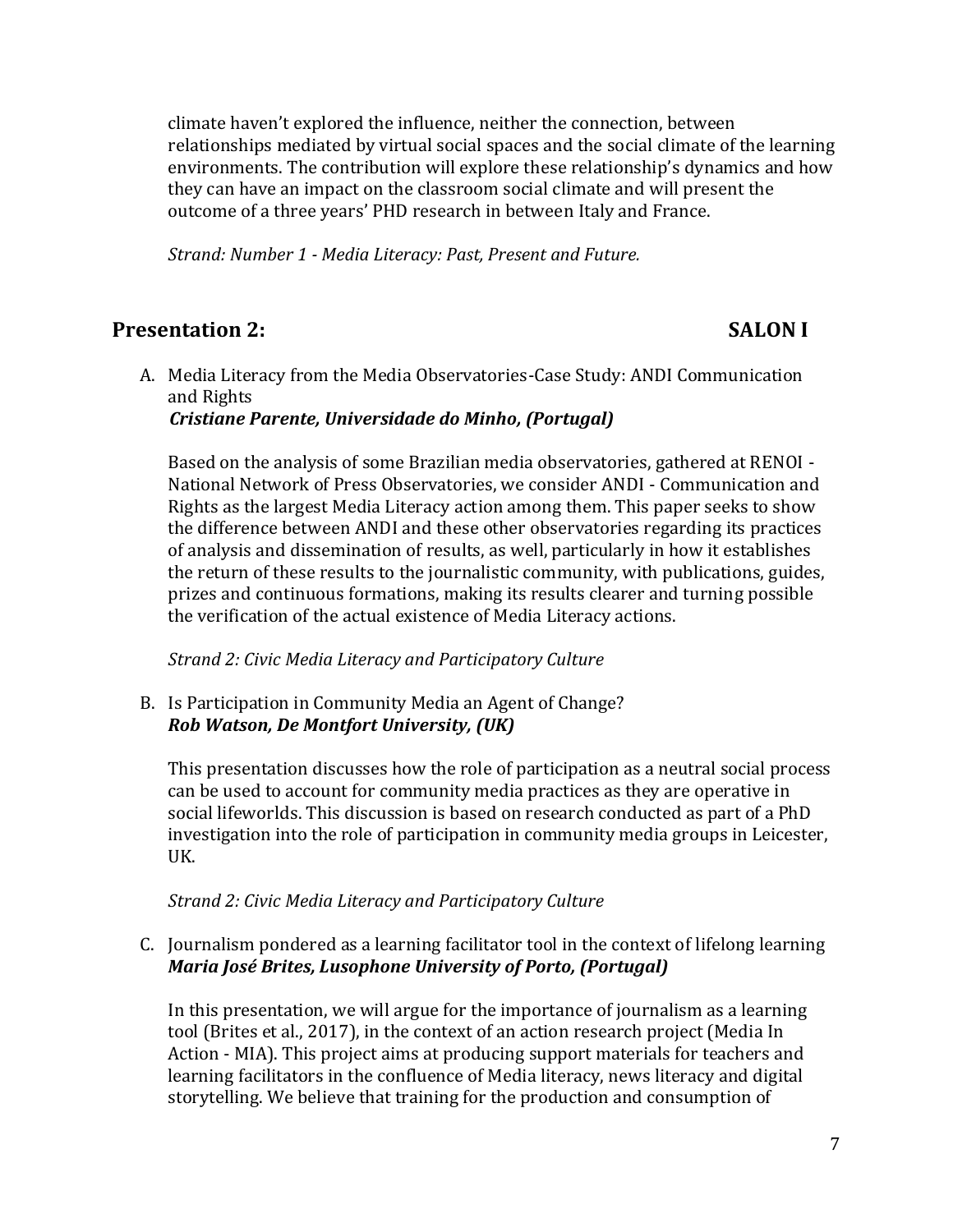information in a conscious, ethical and effective way will be a step forward in the development of a citizenship committed to itself and its environment (Gozálvez & Contreras-Pulido, 2014). We consider these tools can have an impact simultaneously on the adult teaching skills, and youngsters supporting activities and their lifelong educational process.

*Strand 1: Media Literacy: Past, Present, and Future*

### **Presentation 3: SALON II**

**A.** Protecting or Empowering: News Literacy Education in the Midst of the Post-Truth Debate

*Ioli Campos, UT Austin/Portugal Colab and Nova University of Lisbon (Portugal)*

In the light of the debate about misinformation, particularly since the presidential 2016 U.S. election trail, Buckingham's (2009) cautionary view about the move from protectionism to empowerment approaches of media literacy in the political discourse seems to be even more up-to-date. While several authors have sustained media literacy importance as a tool to react against the misinformation spread (Leetaru, 2016; McGivney, Kasten, Haugh, & DeVito, 2017), others have been cautioning against a possible backlash effect (boyd, 2017; Craft, Ashley, & Maksl, 2017). Based on an historical perspective, and following Mihailidis and Viotty's (2017) suggestion for the need to reposition news literacy in the midst of the post-truth debate, this essay explores how news literacy should be providing means of protection while it also provides means of empowerment.

*Strand 2: Civic Media Literacy and Participatory Culture*

**B.** Understanding the Geopolitics of News: Towards a Model of International News **Literacy** 

### *Massimo Di Ricco, PhD., Independent Researcher (Spain)*

Technological advances in the current digital society has blurred the limits of international news, allowing their potential access from anywhere in the world. Media and news literacy limited interest on international news requires thinking about the design of a model to critically approach international news. The results obtained through an online survey suggest the existence of different levels of critical approach to news on international issues. The assumption of a skeptical attitude towards the message of the media, the understanding of the geopolitics of international information, and the use of digital action tools, represent the basic axis of a model of international news literacy.

*Strand 2: Civic Media Literacy and Participatory Culture*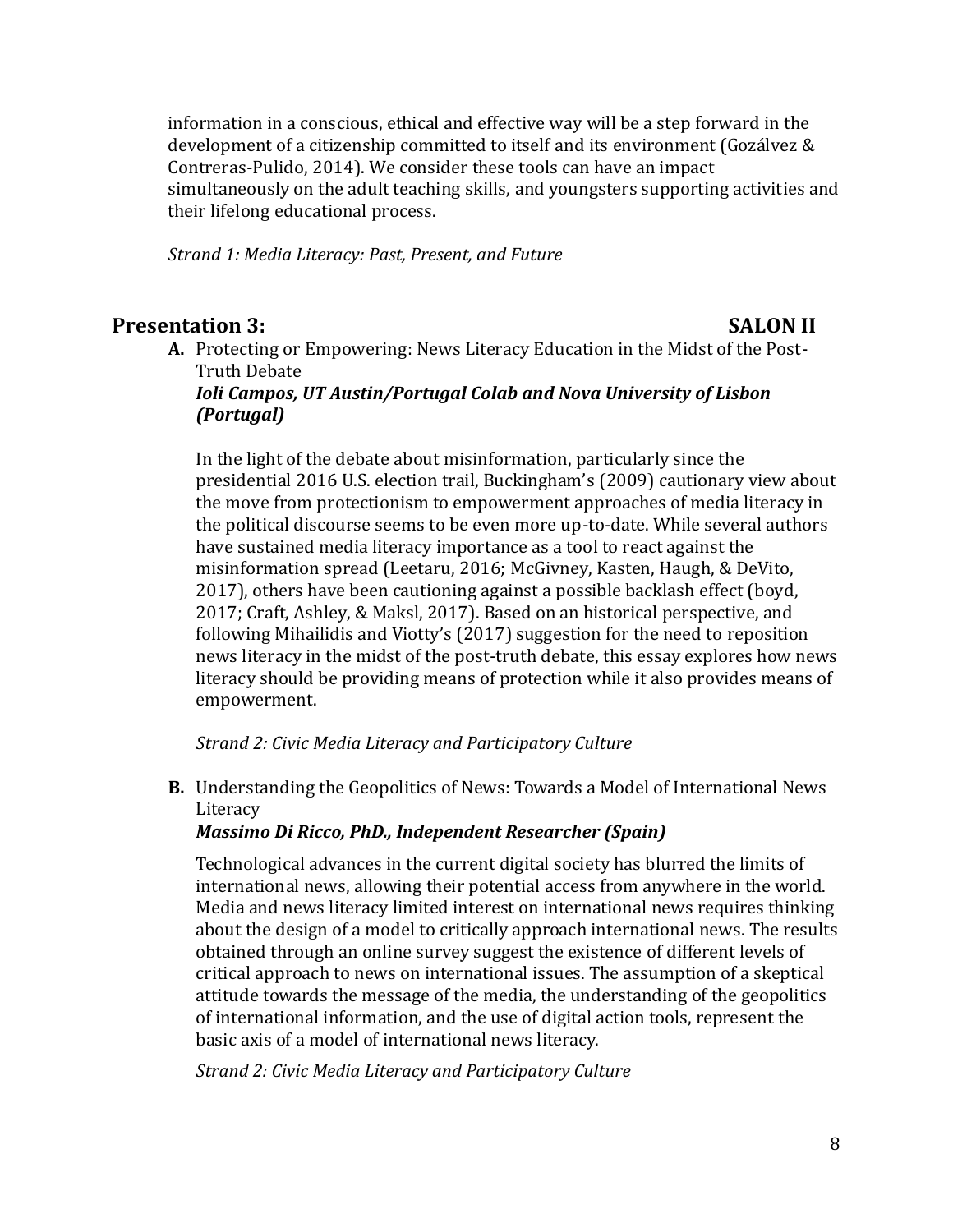**C.** #RealNews We Can Use: Reviving and Reinventing Chomsky and Herman's "Propaganda Model of News" for our Digital Age *Rob Williams, PhD. Champlain College, Vermont (USA)*

How do we marry critical media literacy education and digital multimedia production in our 21st century high school and university classrooms? This participatory workshop will explore myriad answers to this question. Dr. Rob Williams will come prepared to share student-focused work - blogging, digital video production, news journal publishing with the Vermont Independent, and the Global Critical Media Literacy Project (GCMLP) as a publishing platform.

*Strand 2: Civic Media Literacy and Participatory Culture*

# **Presentation 4:** SALON III

**A.** Genealogy of media literacy in Mexico *Janneth Trejo-Quintana, PhD., Universidad Nacional Autónoma de México (Mexico)* 

To know the perspectives, the advances, the gaps, as well as the experts who have worked on a specific topic, it is necessary to identify, order and document how the field has developed. Within the communication sciences, "media education", or more recently, "media literacy" (along with digital and informational literacy) has been used with a certain breadth. However, in Mexico the genealogy of this topic has been absent. Therefore, from a documentary research, this paper offers some coordinates on how Media Education or Media Literacy has been studied in Mexico. We inquire about the course of the concept, the authors who have worked on it, as well as their methodologies and theoretical approaches.

*Strand 1. Media Literacy: Past, Present, and Future*

**B.** Synchronization of digital competence and media literacy in the 2016 revision of the Swedish K 12 curricular *Michael Forsman, Södertörn, University, (Sweden)*

In 2016 digital competence was added into the Swedish K12 curricular. This concept emanates from OECD, EU 21the Century Skills and relates to neoliberal governance and employability and networked individualism (Williamson 2017). Based on "historical semantics" (Koselleck 1985/2004) digital competence can be seen as part of a synchronization of the temporalities of the curricula and edu-tech interests and a mediatized understanding of citizenship as "prosumer". My discussion combines mediatization theory Lundby, 2014), curricular theory (Popkewitz, 2015) with critique of the ideology of educational media (Selwyn,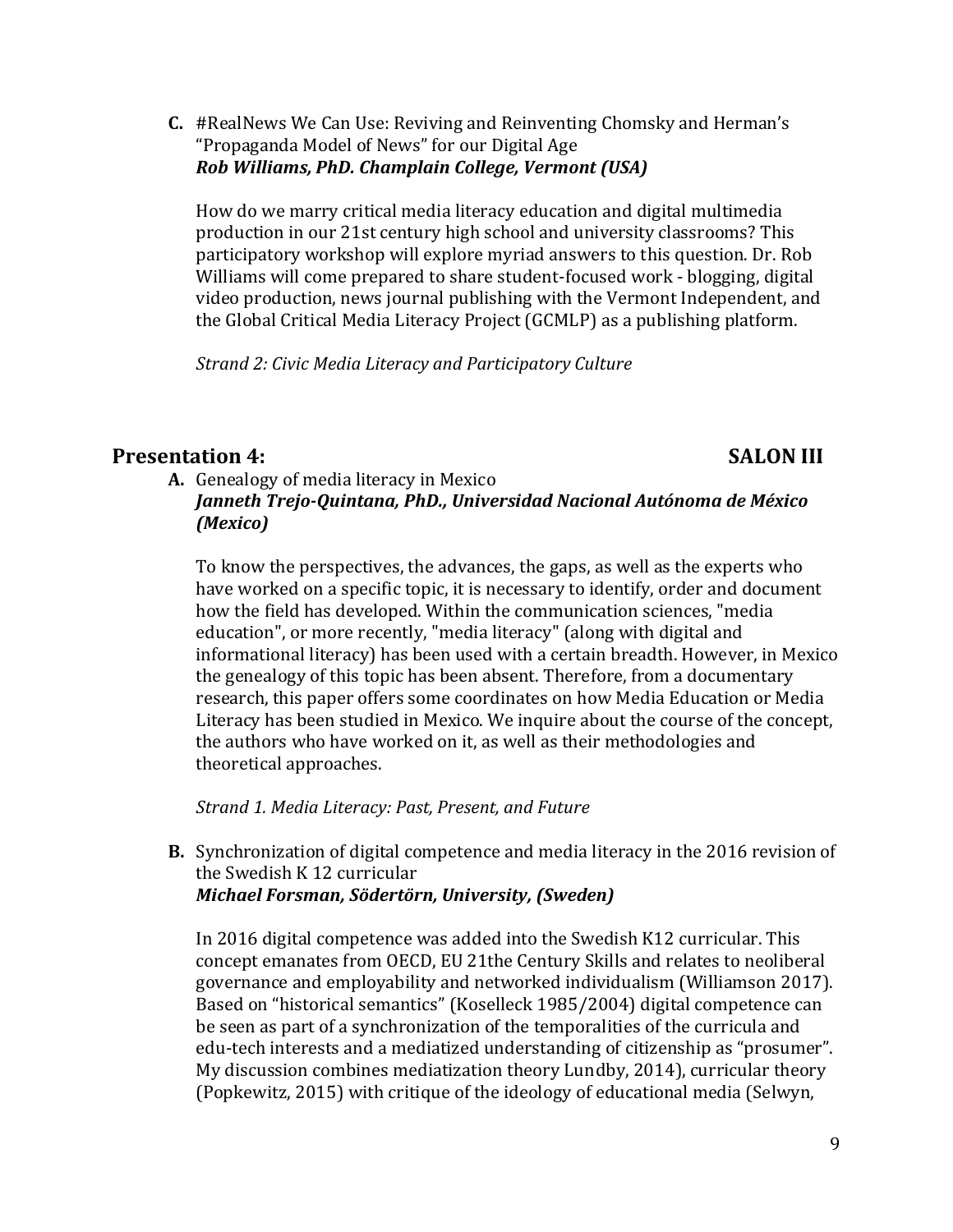2016). Ending by asking how this ongoing takeover of education can be met by non-individualistic and progressive pedagogy (c.f. Gordon & amp; Mihailidis, 2016).

*Strand 1: Media Literacy: Past, Present, and Future*

C. Media literacy in the Greek education system: concepts and misconceptions (or the risk to use the same term for different sets of skills) *Katerina Chrysanthopoulou, Media Literacy Institute, (Greece)*

This presentation attempts to focus on a confusion of terms observed in the Greek education system (media literacy & media education) and the current state of media & news literacy in the country. In Greece formal education is heavily content-based. Students deal with masses of information, but do not really learn how to use, analyze and benefit from it. Skills like critical thinking, analysis, evaluation, deduction, abstracting or finding suitable sources are not given enough attention at school.

*Strand 1: Media Literacy: Past, Present, and Future*

-----------------------------------------------

**12:30-1:30 Lunch**

-----------------------------------------------

# **SESSION II 1:30-2:30**

### **PANEL Presentation 1: AUDITORIUM**

### **Media Literacy Organizations US/EU- Update**

Divina Frau-Meigs- GAPMIL-EU Julie Frechette, ACME

Michelle Ciulla-Lipin, NAMLE Sherri Hope Culver, MILID UNITWIN Tessa Jolls, GAPMIL-NA Marieli Rowe, National Telemedia Council

Highlights of a few organizations who are doing media literacy education work nationally and internationally both in North America and in EU.

*Strand 3: Education: Digital Citizenship, Social Networking, Policy and Training*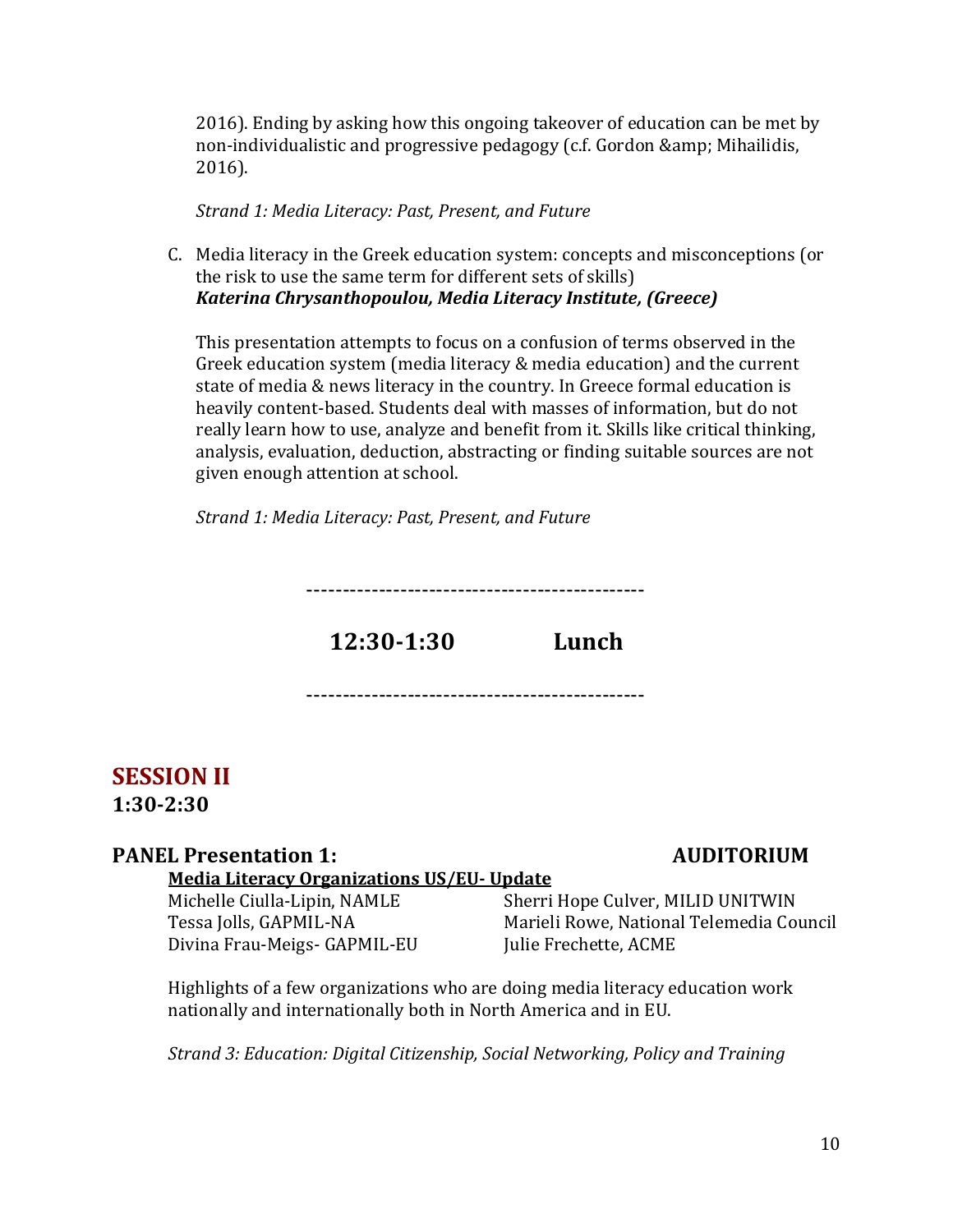## **Presentation 2: SALON I**

A. Media literacy – definitions, history and methods. Analyze of media literacy in Bulgaria

### *Jana Popova, University of Sofia, (Bulgaria)*

This article is about the main aspects of media literacy in the contemporary society. In this research are shown the most popular definitions and concepts for media literacy. There is examination of the media literacy's history - how it was founded as concept and how has developed during the years. The research follows the most useful methods for media literacy, which are implemented in the society. Also this project is focused on the usage of media literacy in Bulgaria among the most vulnerable groups of people and how this concept is developed and perceived in my home country.

*Strand 1: Media Literacy: Past, Present, and Future*

B. Are teachers ready? Media literacy of education students in Peru *Julio-César Mateus, Universitat Pompeu Fabra, (Spain)*

In Peru, media education has never been formally present in the curriculum nor the educational agenda. This presentation analyses Peruvian educational context and explores pre-service teachers' knowledge and beliefs on media education. A survey with an ad-hoc questionnaire (N=501) was applied to find what they think of media education; its relevance; how is being taught; if they feel competent to teach about media and to integrate ICT into their pedagogical practices. The results confirm the importance of working media education with pre-service teachers, involving their subjectivity and their own ideas.

*Strand 3: Education: Digital Citizenship, Social Networking, Policy and Training*

C. Digital Citizenship 2.0: Beyond Fear Mongering and Toward Literacy *Michelle Ciccone, McAuliffe Charter School, (USA)*

The conversations we have with young people about our lives online - the policies that govern it, the mores that shape it, the controversies that surround it - too often remain superficial, irrelevant, or, worse, are meant to frighten. This presentation will explore a more expansive, positive, and concrete approach to digital citizenship and digital literacy education that more accurately presents the Internet as a resource, not a threat. Through the curriculum that will be presented here, students are asked to consider who controls the Internet, and how we, Internet users, can help shape the future of this ubiquitous and crucial resource.

*Strand 3: Education: Digital Citizenship, Social Networking, Policy and Training*

### **Presentation 3: SALON II**

A. 'Fan Favorites': Using Games to Promote Meaningful Conversations About Media"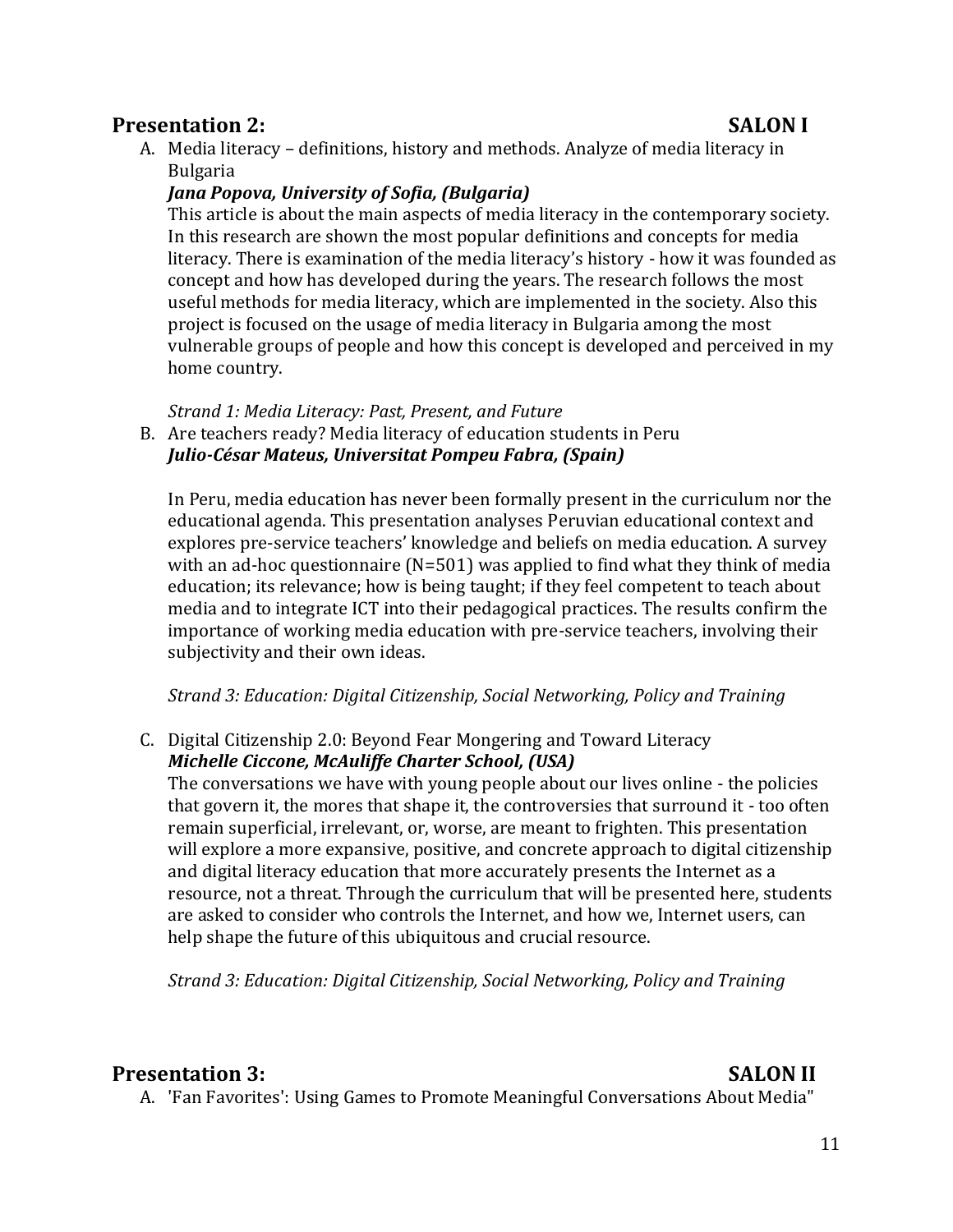### *Benjamin Thevenin, PhD., Brigham Young University (USA)*

Students and faculty at BYU developed a mobile game called "Fan Favorites" that uses open-ended questions to spark conversations about the media that matters to the players. The project applies theories of media literacy education in the development of an educational game. The game's objective is to extend these critical conversations outside of educational contexts and help players reflect on the meanings they make of media. Interviews with student participants demonstrate how the development process facilitated their own media literacy. Also, data from surveys, play-tests and post-game discussions with players offer insight into the media habits of the public and the future of using games and mobile technologies to promote media literacy.

### *Strand 1: Media Literacy: Past, Present, and Future*

### B. Audiovisual competences in media literacy indicators *Marta Portalés Oliva, PhD Candidate, Universidad Autónoma de Barcelona (Spain)*

The research deals with the audiovisual competences derived from the use of smartphones and it is specifically centered on the communication processes based on the still image and audiovisual medium as a whole, with special emphasis on the access, use and creation of audiovisual media products by young people. In the current context of technological transformation there is a gap of competences between devices (OFCOM, 2016), people who use more the smartphone than the computer acquire different media literacy competences. The use of smartphones by adolescents has generated the need to reflect on the competences related to media literacy, specifically the ones more related to the audiovisual language. The technological development has democratized the use of the image, since each device nowadays has up to three cameras and the 35mm has been left behind, Instagram has been also proved to be the Social Network on the rise. In this context, competences suffer from constant transformation through the evolving technological environment, nowadays audiovisual is consumed and produced more and shared ubiquitously. The methodology is based on a bibliometric approach of the media literacy indicators and dimensions proposed lately in the theoretical field. This exploratory research is completed with a content analysis of the bibliography in order to understand the role of the audiovisual language and smartphones in the latest media literacy proposals.

*Strand 1: Media Literacy: Past, Present, and Future*

### **Presentation 4: SALON III**

A. Critical Digital Literacy: Reflecting on its Importance for Democracy and Civic, Political Engagement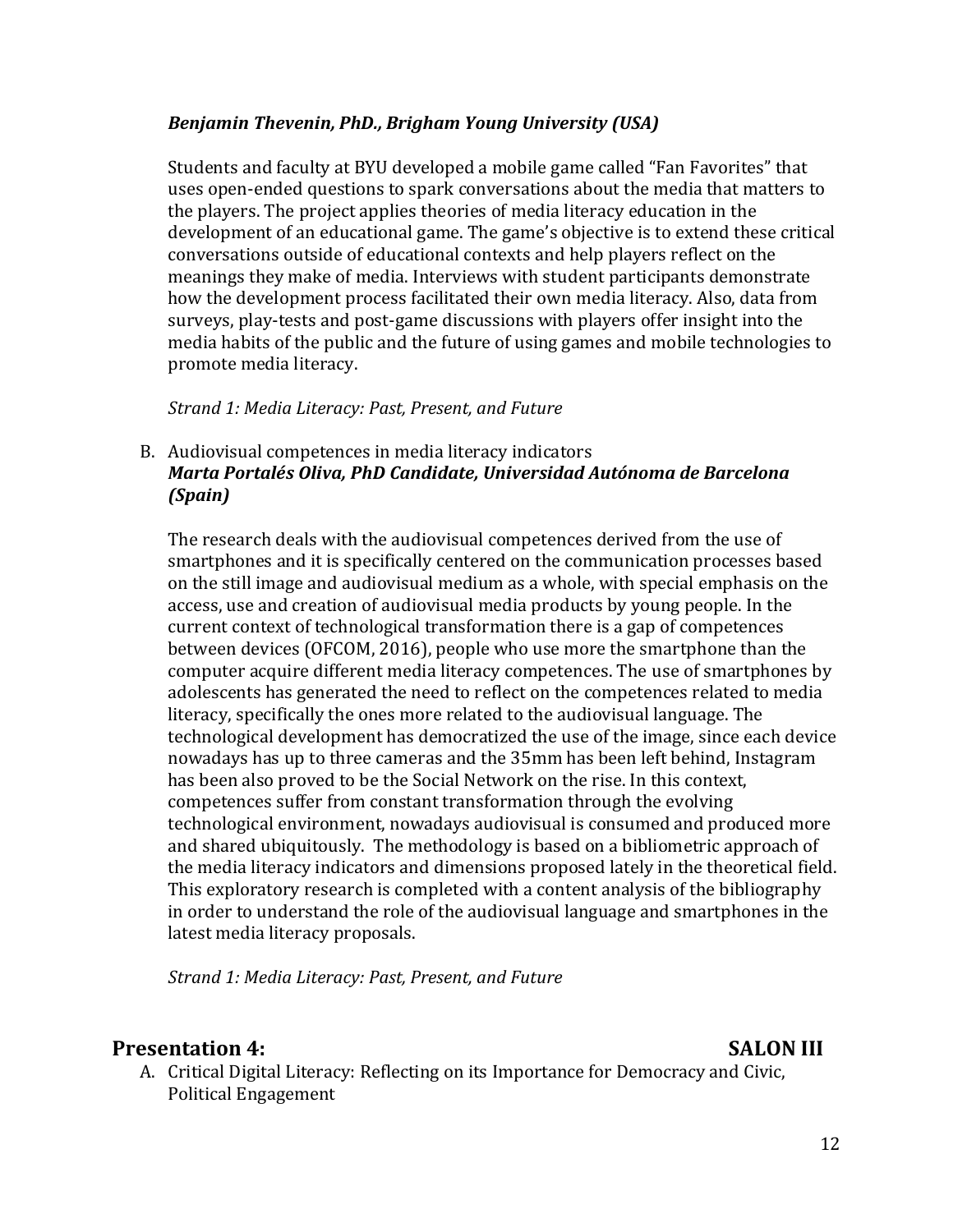### *Gianfranco Polizzi, London School of Economics and Political Science, (UK)*

Looking at critical digital literacy, democracy and civic, political engagement, this paper addresses critical digital literacy as transcending users' understandings of content bias and trustworthiness in ways that incorporate broader understandings of the Internet and its civic, political potential. By drawing on a doctoral project's theoretical framework, it will be argued that critical digital literacy can reinvigorate democracy by contributing to informed, critically autonomous and active citizens engaging in institutional and non-institutional civic, political practices. Reviewing research on critical digital literacy and civic, political engagement, this paper will emphasise the importance of understanding critical digital literacy more holistically.

### *Strand 2: Civic Media Literacy and Participatory Culture*

B. Civic media as cultural dialogue: A professional development journey of Arab and Jewish teachers via documentary filmmaking in Israel *Evanna Ratner Ph.D- Haifa University,(Israel) and Yonty Friesem Ph.D. Columbia College, (USA)*

The twenty percent Arab minority in Israel is mainly Muslim, but also contains Christians and Druze. Their cultural heritage and identity are challenged daily, as they represent an Arabic speaking minority in a country with a significant Hebrew speaking Jewish majority. As part of a national professional development at the Center for Educational Technology from 2016 to 2018, eighteen Arab and Jewish teachers of civic education and media studies created documentaries as a way to have a cultural dialogue for the purpose of peace education. Furthermore, being part of a conflict area, the teachers challenged stereotypes by reducing negative feelings and strengthening the legitimacy of each other's narrative. At the same time, the yearlong program applied the creation of personal narratives through the filmmaking process so that the teachers could experience intercultural communication while learning to use media literacy education.

*Strand 2: Civic Media Literacy and Participatory Culture*

-----------------------------------------------

# **2:30-2:45 BREAK/TRANSITION**

-----------------------------------------------

**SESSION III 2:45-3:45**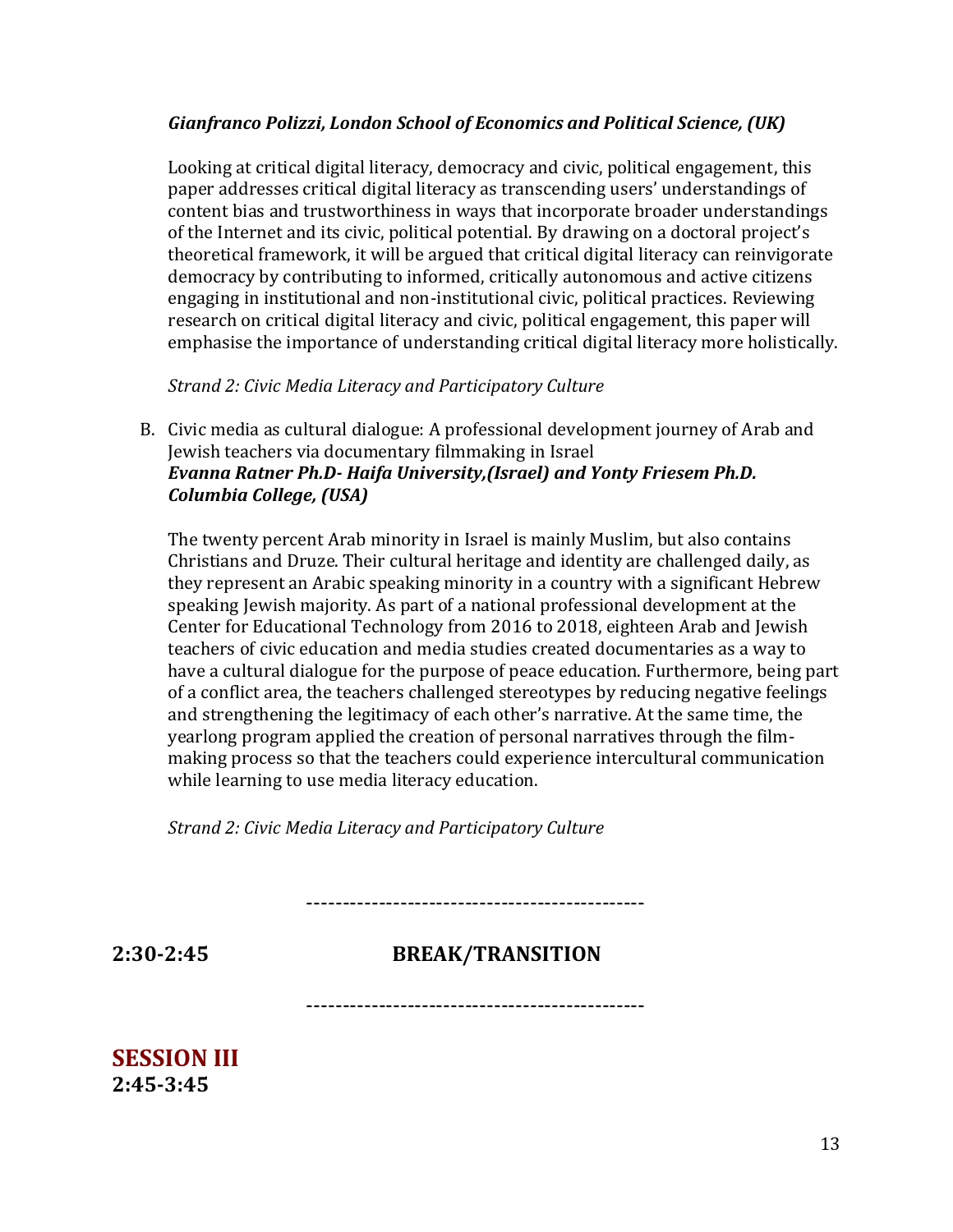# **Presentation 1: AUDITORIUM**

A. **Book:** Public Policies in Media and Information Literacy in Europe: Cross-Country **Comparisons** 

*Divina Frau-Meigs, Université Sorbonne Nouvelle/UNESCO, (France)*

This author of the book will explore the current tensions in European countries as they attempt to tackle the transition to the digital age, providing a comparative and cross-cultural analysis of Media and Information Literacy (MIL) across Europe. This book takes a long-term perspective over the development of media education in Europe, and includes an appraisal of media, information, computer and digital literacies as they coalesce and diverge in the public debate over twenty-first-century skills. The contributors assess the various definitions of media and information literacy as a composite notion whose evolution as a cross-cultural phenomenon reveals various trends and influences in Europe. Throughout, this volume offers an in-depth coverage of MIL with all the different dimensions of policy-making, from legal frameworks to training, funding, evaluation and good practices. The authors propose modeling current MIL governance trends in Europe and conclude with a call for alternative and collective frames of research that they hope will influence policy-makers and other stakeholders, especially in terms of MIL governance.

*Strand 2: Civic Media Literacy and Participatory Culture*

B. **Book:** Civic Media Literacies: Re-Imagining Voice, Agency and Participation for a digital culture/Project: Civic IDEA *Paul Mihailidis, Emerson College, USA*

Civic life today is mediated. Communities small and large are now using connective platforms to share information, engage in local issues, facilitate vibrant debate, and advocate for social causes. This timely book explores the texture of daily engagement in civic life, and the resources—human, technological and practical that citizens employ when engaging in civic actions for positive social impact. In addition to examining the daily civic actions that are embedded in media and digital literacies and human connectedness. Project: Civic IDEA: is a media literacy intervention to help build the capacity of youth to be more engaged citizens through the creation and distribution of media. Civic IDEA incorporates accessible technologies and a focus on connecting critical inquiry with active engagement in daily life. Youth who engage with the IDEA framework (Investigate, Deliberate, Express, Activate) will learn to identify and investigate issues, deliberate around their values, express alternative narratives to current messages, and advocate for communities and issues that matter.

*Strand 2: Civic Media Literacy and Participatory Culture*

### **Presentation 2: SALON I**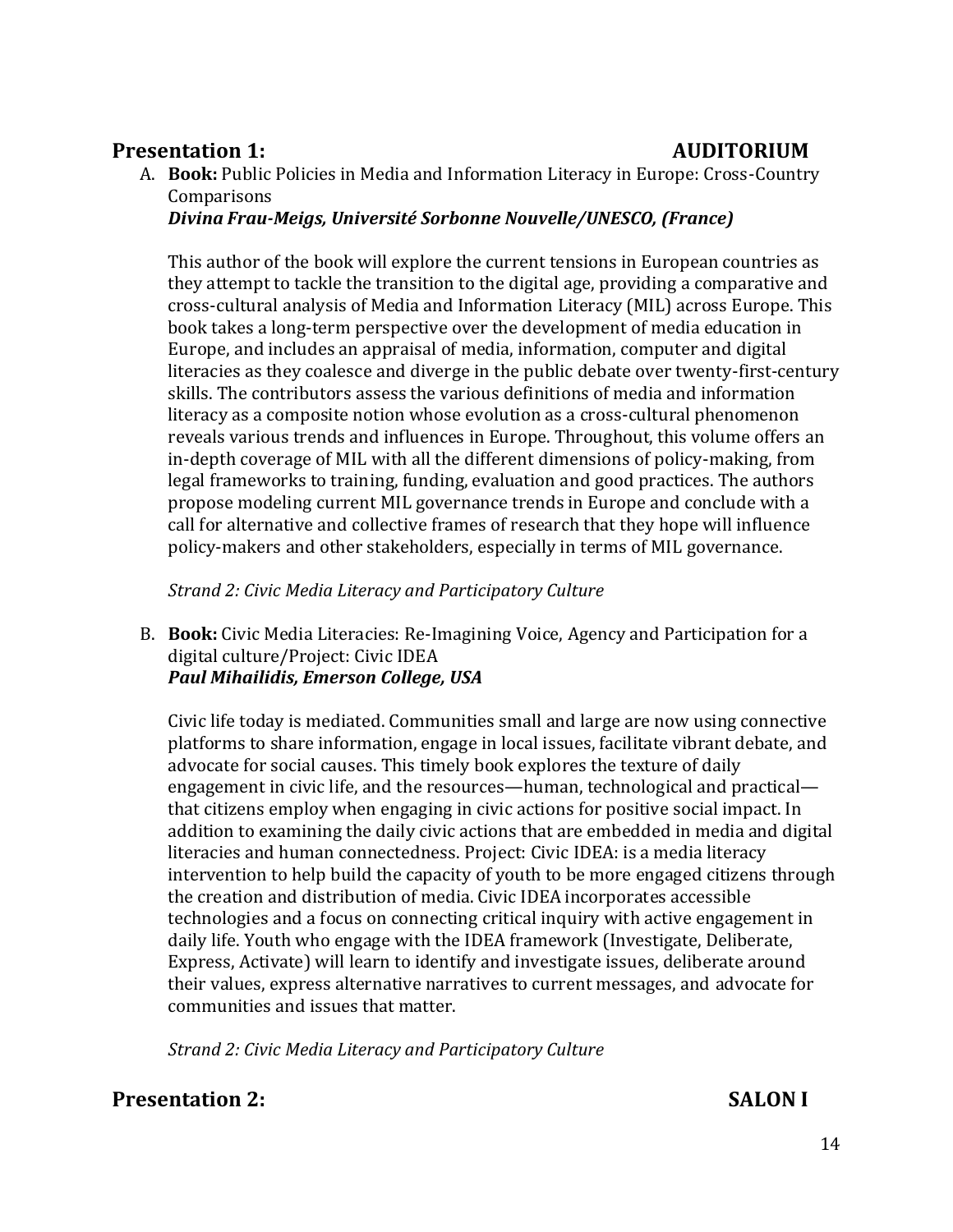A. Context matters: Analyzing contemporary propaganda in an international perspective in the US and Germany *Christian Seyferth-Zapf, Silke Grafe (Germany) & Renee Hobbs (USA)*

Statistics emphasize the significance to foster critical media literacy skills among youths in the field of propaganda and biased communication. Against this background, we developed a 3h-training for students aiming at increasing awareness and providing ideas of how to critically deal with different forms of contemporary propaganda and to reflect on the contexts of propaganda in an international perspective. Students from the University of Würzburg and the University of Rhode Island worked with the digital learning environment MIND OVER MEDIA providing access to numerous international propaganda examples. The process of this training was empirically evaluated with qualitative measures. On the basis of the theoretical foundation and first empirical results implications for fostering critical media literacy with regard to contemporary propaganda will be drawn.

*Strand 1: Media Literacy: Past, Present, and Future*

B. Messages about media in popular children's television *Sherri Hope Culver, Temple University, USA*

The session will share the results of a research study that evaluated the inclusion of media literacy concepts in two global children's media brands: Nickelodeon and Disney Channel. Episodes were coded along four key definers of media literacy according to the definition of media literacy from the National Association for Media Literacy Education: access, analyze, evaluate, create. For decades, content producers have used children's proven interest in media as a storyline, recognizing children's fascination with the media they consume and create. This study analyzed the opportunities for characters in children's media to explore the roles and responsibilities of media in their lives.

*Strand 1: Media Literacy: Past, Present, and Future*

C. Intervention and participation: A study of children's involvement in the design of media literacy interventions *Linus Andersson, PhD. & Martin Danielsson, PhD. (Sweden)*

This paper presents findings from a review of articles about media literacy interventions, with the purpose to discuss the value of child participation in the design of such interventions. The findings indicate that while numerous studies present evaluations of media literacy interventions, it is rare that the design processes behind these interventions are described. The most popular form of media literacy intervention is a school curriculum aimed towards tweens and teens. We argue for a closer attention to the ways in which media literacy interventions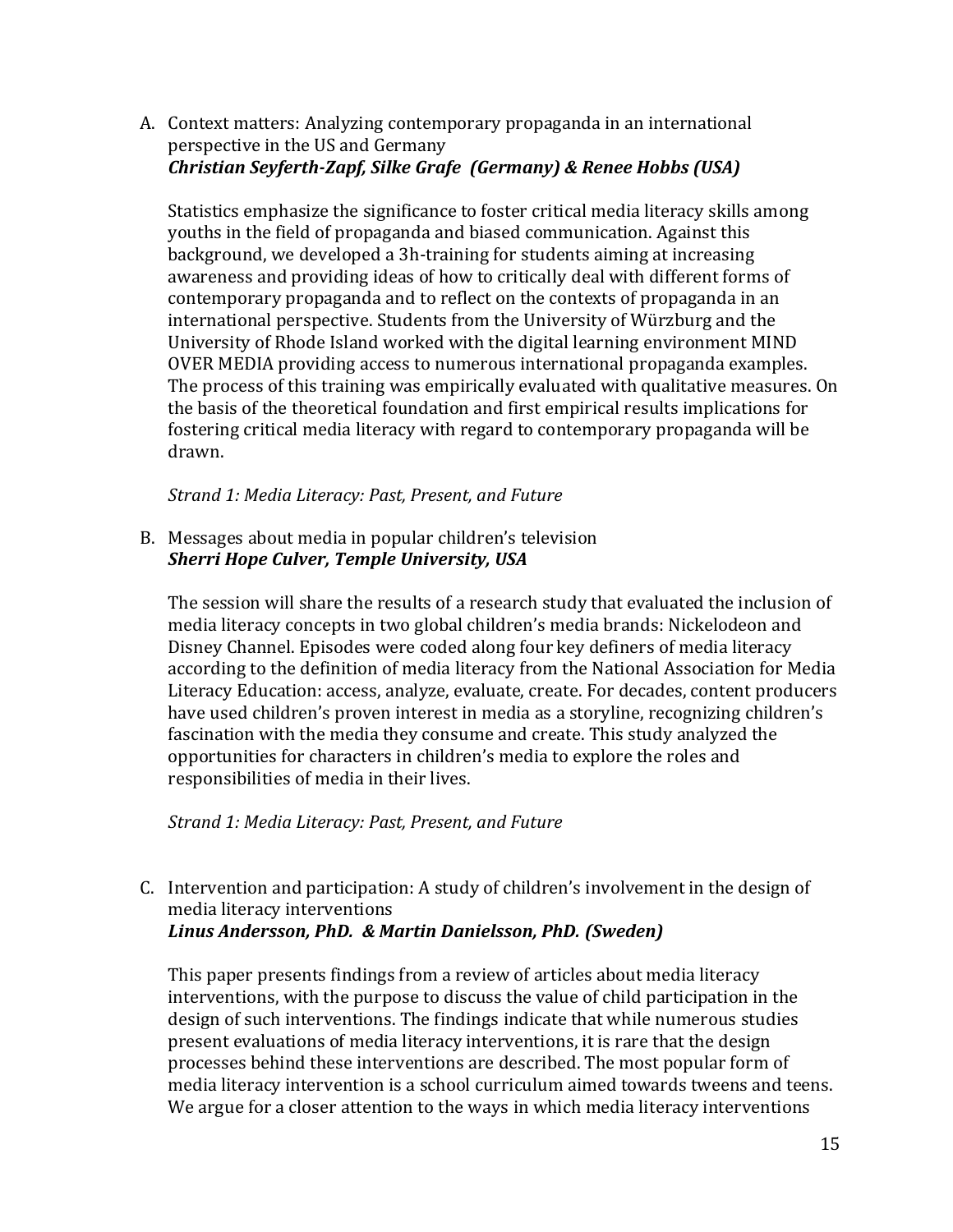are designed in order for us to better understand when child participation can be beneficial.

*Strand 1: Media Literacy: Past, Present, and Future*

### **Presentation 3: SALON II**

A. Media Literacy Education in Alternative Spaces. Training Librarians in R. Moldova to Become Media Educators *Nicoleta Fotiade, Mediawise Society, (Romania)*

This paper aims to describe my experience as a media literacy trainer and evaluator of the learning progress of a group of more than 50 Moldovan librarians. It is an exploration of the challenge to teach a participatory model of media education to a group of people who tended to hold negative views about certain media and media consumption, in general. It is also a presentation on how a media literacy course with librarians can change the social and learning dynamics in small village libraries.

*Strand 2: Civic Media Literacy and Participatory Culture*

B. The Role of Librarians as Mediators in Promoting Digital Literacy in Promoting Digital Literacy and Digital Competence in Latvia. *Guna Spurava, University of Latvia/UNESCO, (Latvia)*

Librarians of public libraries in Latvia were defined as the main target group of the research carried out in 2016 - 2017. Study aimed to discover librarians' selfassessment of their role of the mediation of digital literacy. In 1st step qualitative study was done - it included libraries expert discussions and in-depth interviews with librarians. 2nd step – quantitative survey of librarians of public libraries. The overall purpose of this research is to develop evidence-based recommendations in the field of media and information literacy for policy-makers and library practitioners as well as participate in academic discussions in local and international level focussing on librarians as mediators of digital literacy.

*Strand 2: Civic Media Literacy and Participatory Culture*

### **Presentation 4:** SALON III

A. Media and Information Literacy: Growth Through Collaborative Pedagogy *Natasha Casey, Blackburn University, (USA) & Spencer Brayton, Waubonsee Community College, (USA)*

The fields of media literacy and information literacy have different histories and have developed through different traditions. Despite these differences, many writers including Sonia Livingstone, Renee Hobbs and Marcus Leaning, support their integration. This appeal also forms the foundation for the various projects and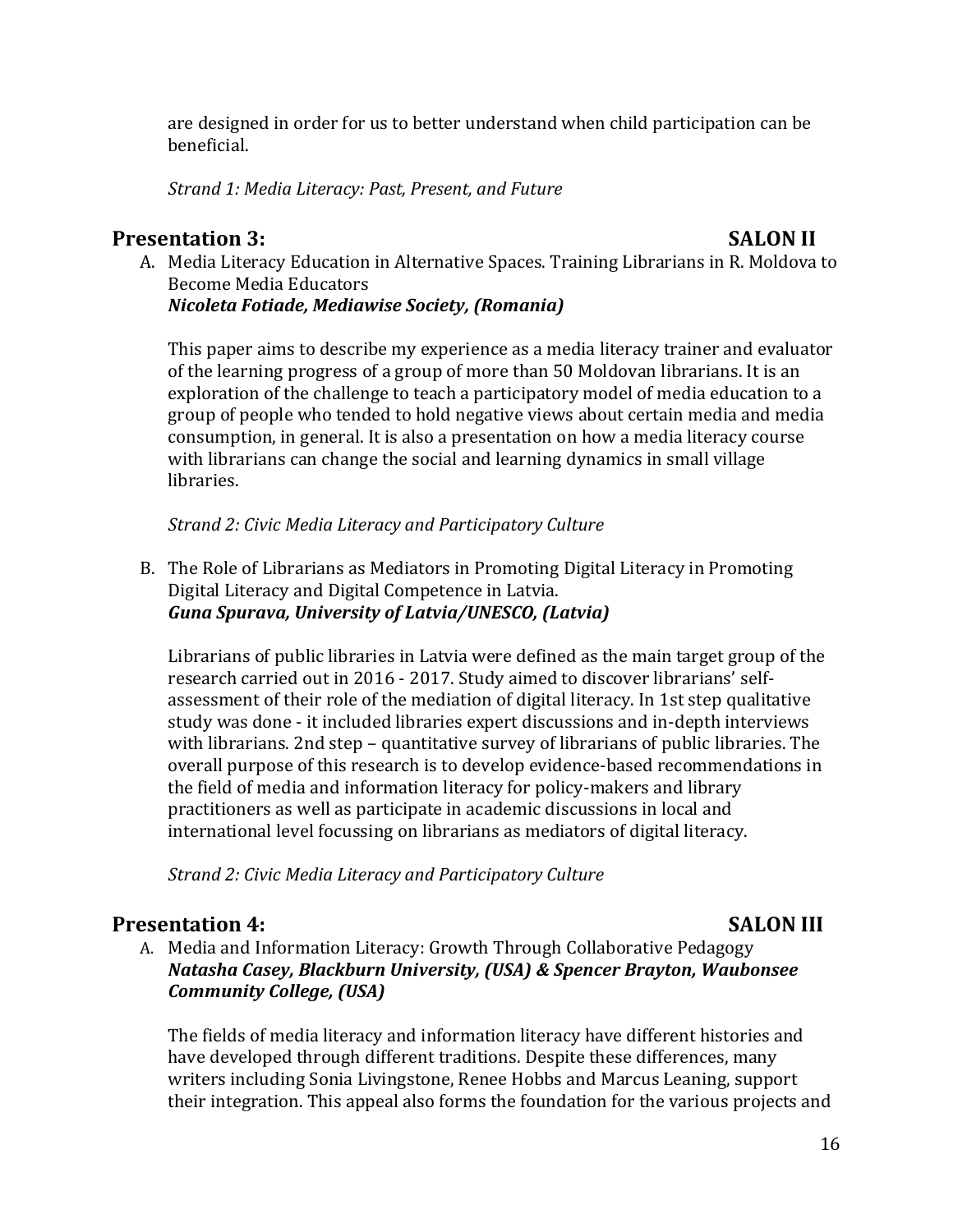curricula established by the Global Alliance for Partnerships on Media and Information Literacy (a UNESCO initiative). Notwithstanding these appeals and ventures, the two fields remain largely siloed in U.S. higher education. The proposed presentation will examine the separate traditions of media literacy and information literacy in the U.S., delineate the striking commonalities between the two fields (while also recognizing important pedagogical and philosophical differences within and between both), and provide a rationale for why the two should be taught together. We will offer one approach for teaching media and information literacy in a liberal arts college classroom, include a discussion of the authors' faculty-librarian collaboration, an overview of the course, and student responses to it. We will conclude with explanations for the dearth of similar models and the reasons for the lack of alliances between the two fields of study in general, including the persistence of silos in higher education and outdated, sometimes stereotypical notions of information literacy (from some traditional communications studies perspectives).

*Strand 1: Media Literacy: Past, Present, and Future*

B. MIL: Moving beyond the modern project *Ingrid Forsler, Södertörn University, (Sweden)*

The paper argues that that modernity, associated with humanist ideals, is a central part of MIL. Building on analysis of media educational policy and on theories of media materiality, it seeks to problematize the idea of a coherent human subject separated from media tools or messages, and instead suggest a "material turn" in MIL similar to that in the broader fields of media and cultural studies. The paper argues that such a turn would help to challenge persistent imaginaries about societal development as linear and west-oriented and instead admit multiple, coexistent versions of MIL.

*Strand 1: Media Literacy: Past, Present, and Future*

C. Keeping it private: a global study on privacy and media literacy *Sherri Hope Culver, Temple University, USA*

This session will share the research findings detailed in a new publication as part of UNESCO's Internet Freedom series, titled "Survey on Privacy in Media and Information Literacy with Youth Perspectives" (2017) The survey investigated privacy in MIL education environments globally. Data was gathered from 231 respondents in 33 countries. The respondents were from various education environments, including: K12, higher education, out-of-school or afterschool programmes, and civil society, including NGOs and non-profits. The report aims to provide conceptual, developmental and policy recommendations to foster privacy in MIL. It seeks to provide clarity on the complex issue of how MIL and privacy intersect.

*Strand: Number 1 - Media Literacy: Past, Present and Future.*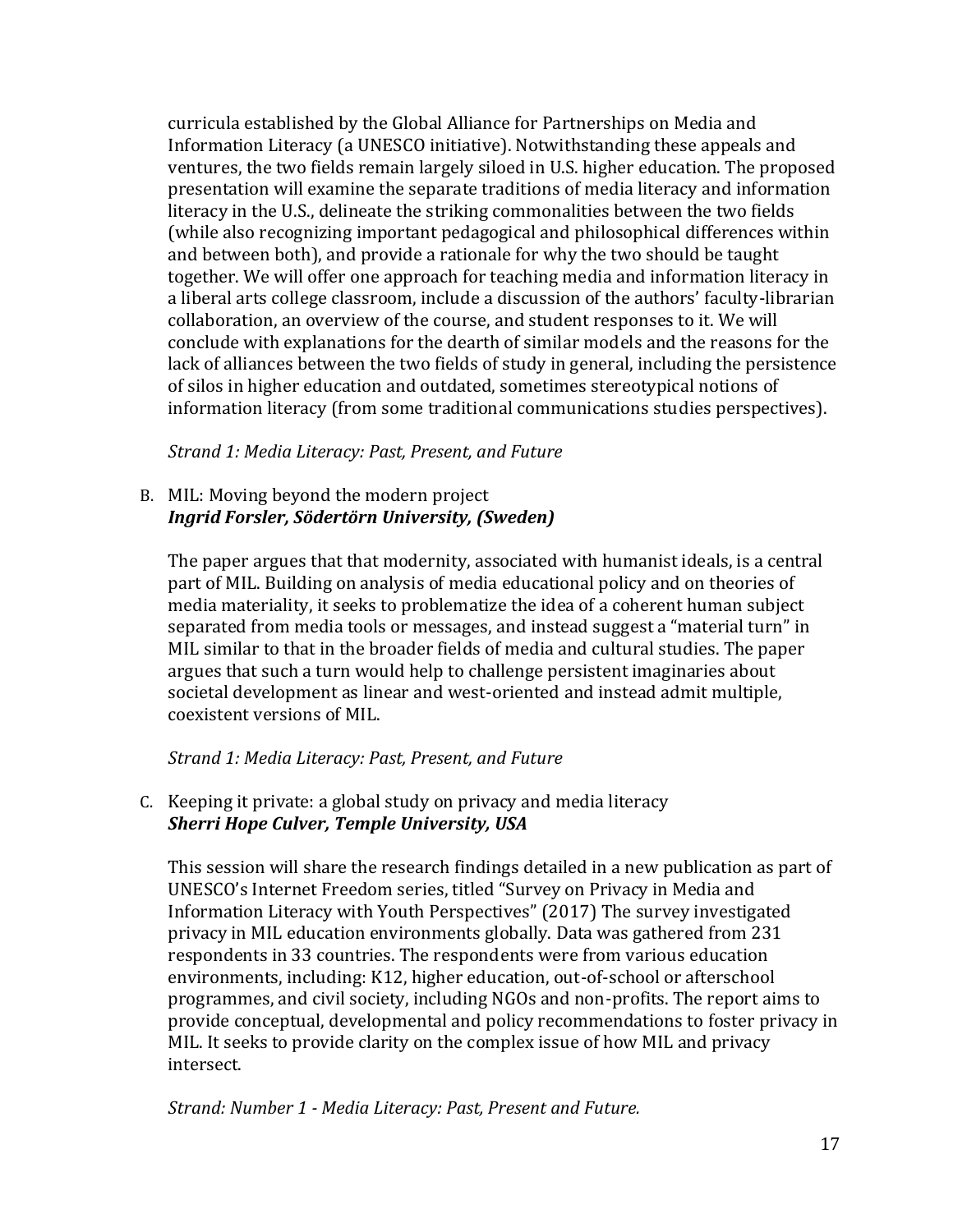### -----------------------------------------------

### **3:45-4:00 BREAK/TRANSITION**

 $-$ 

### **SESSION IV 4:00-5:00**

### **Presentation 1: AUDITORIUM**

A. Missing voices: unaccompanied refugee children and media literacy *Annamária Neag, Bournemouth University, Centre for Excellence in Media (UK)*

In 2016, 63.300 unaccompanied minor asylum seekers were registered in the EU. Refugee children pose considerable policy challenges: their integration in Europe is of utmost importance. Studies show that refugee children have relevant IT skills, but they lack the ability to make critical media choices. Media literacy education it is thus essential for empowering young refugees in becoming active citizens. For creating educational tools that strengthen young refugees' media literacy, there is a stringent need to understand their media experiences. This paper will present the findings of fieldwork carried out in the Netherlands, and it will focus on how unaccompanied minor refugees use digital technology and social media. It will then discuss how these findings can help in developing media literacy pedagogic tools for refugee children's civic participation.

*Strand 2: Civic Media Literacy and Participatory Culture*

B. Model of Civic Participation Based On Vedic Tradition & Its Applications in Media Literacy

**Pardeep Kumar, Kurukshetra University, (India) and Dr. Ashutosh Angiras, Associate Professor, S.D College, (India)**

The presentation elaborates upon a new framework of civic engagement. An attempt to make the Media Literacy an applied social science to deal with 21st century challenges, globally. It is based on thousands years old Indian knowledge tradition. It argues that a different kind of training process- (Sanskar = cleansing & grooming) of each citizen is required to make him/her a sensible person.

*Strand 2: Civic Media Literacy and Participatory Culture*

**Presentation 2: SALON I**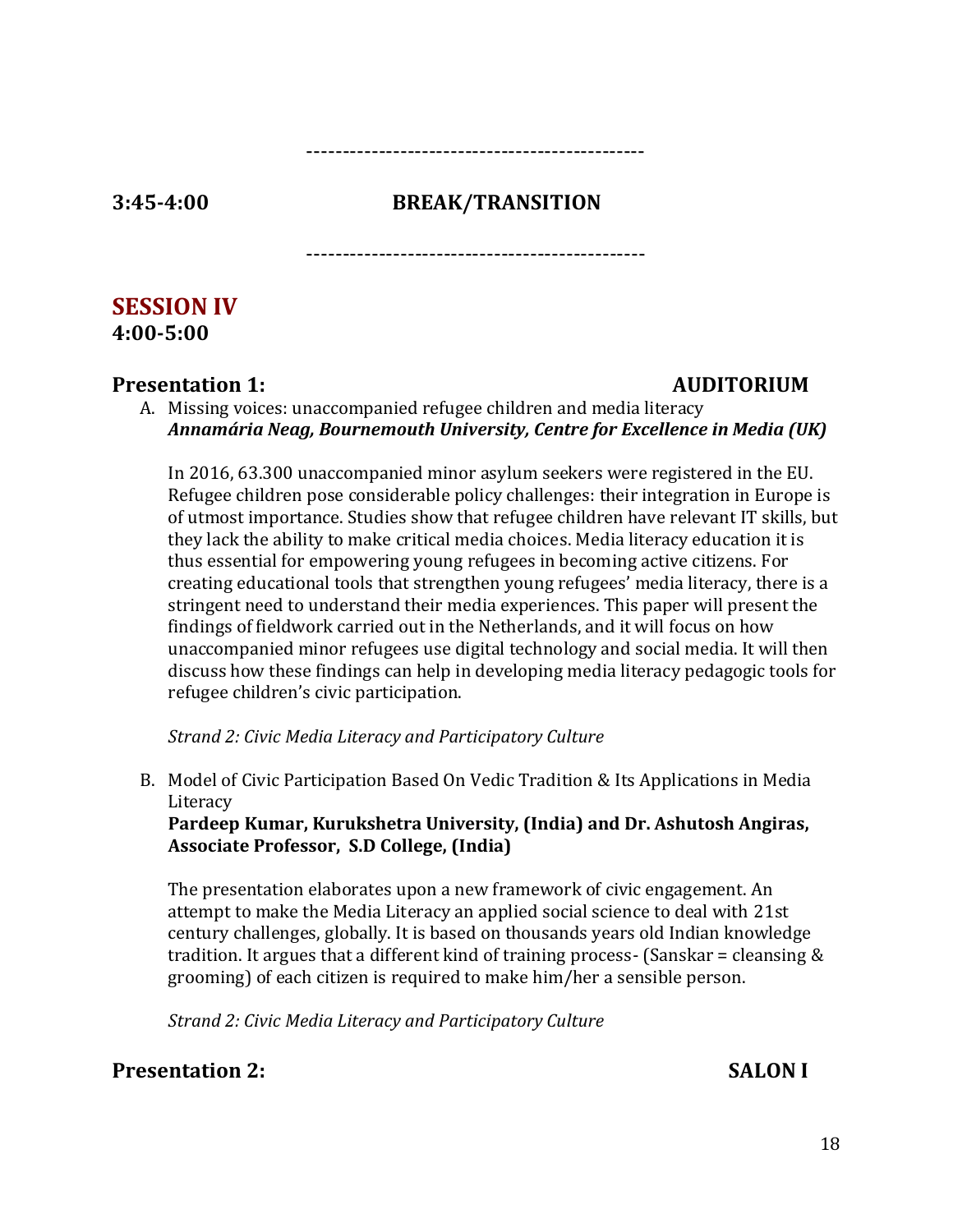A. Feminist Approaches to Media Literacy for Lifelong Civic Engagement: Analyzing the U.S. Sexual Harassment Scandals of Donald Trump, Bill O'Reilly and Harvey Weinstein and #Hashtivism Campaigns.

### *Julie Frechette, Worcester State University, (USA)*

As feminist media scholar Andrea Press explains, "our culture's representations of the female gender have changed along with our...changing cultural notions about female roles and identity." Lifelong civic engagement for social change includes feminist approaches to media literacy that encourage critical analysis of corporate media practices that perpetuate gender inequities and injustices. The recent international social media activism brought to light by the #MeToo campaign affords a poignant and timely case study for assessing how media literacy activism can unify and mobilize the NetGeneration to challenge antiquated attitudes and behaviors that keep women marginalized in media sectors, public life, and business careers. Along with the recent slew of celebrity revelations of sexual harassment brought on by the Harvey Weinstein exposé, women -- and some men -- have used hashtag campaigns to share personal stories of sexual harassment and assault. #MeToo caught fire when actress Alyssa Milano tweeted a call-out to victims to provide the public with a sense of the seriousness and magnitude of the problem. The goal is to connect media literacy education with feminist scholarship and pedagogy as a catalyst for lifelong civic engagement and social justice activism.

*Strand 2: Civic Media Literacy and Participatory Culture*

### B. Memes in the Age of the Ideological State Apparatus: Trump's America *Chloe Higginbotham, North Carolina State University (USA) and RE Katz Multidisciplinary Artist (USA)*

Following the 2016 election in the United States, the fascist Trump regime organized a viral following through the postpropagandist commodification of existing codes long utilized by countercultural movements and artists. The meme is the archetypal Trumpean ideological state apparatus in the way that it performs a democratic low-culture "everyman" affect, while alienating anyone who cannot be assimilated into its code. This presentation will explore the compulsive cultural production of the 21st century U.S. in a state of ideological warfare, addressing questions such as: who is the Citizen-maker and how does the ideological state ensure compulsory participation? How does the democratic art object facilitate consumption for extremist expressions of state ideology?

*Strand 2: Civic Media Literacy and Participatory Culture*

# **Presentation 3: SALON II**

### A. Communities of Concurrence and Communication of Urgency in a Post Logic Era: Feeling our way through culture in a digital and post-logic era. *Michael Hoechsmann, Lakehead University, Orillia (Canada), Alfonso Gutiérrez-Martín, Universidad de Valladolid, Segovia (Spain), Alba Torrego-González, Universidad de Valladolid, Segovia (Spain)*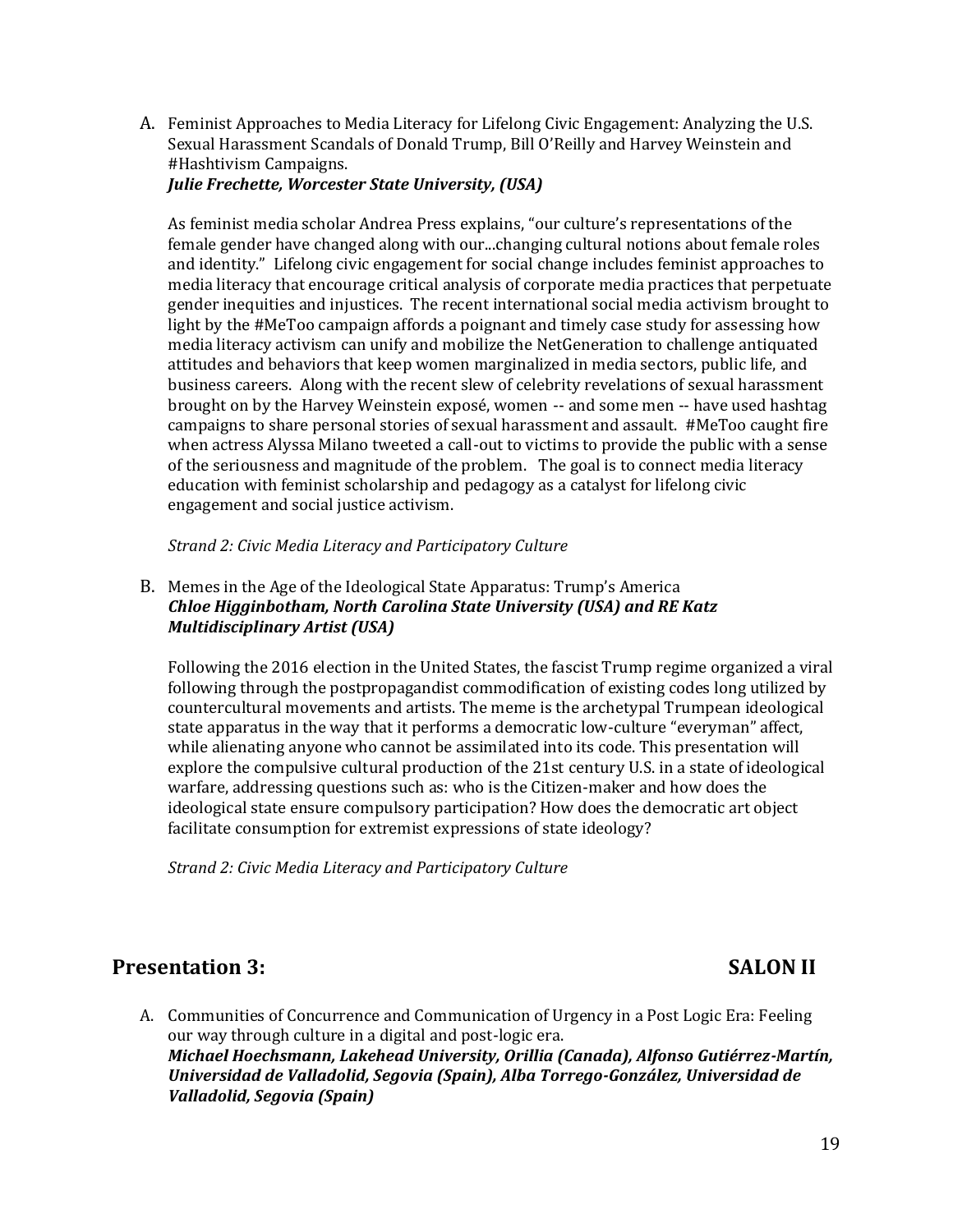How and in what ways is the social media discourse of young people meaningful and to what extent can we understand it as a significant entry point to gaining insight on the cultural practices of youth today? Are non-linear signifiers such as memes rich texts that should be analyzed for their potential as critical utterances especially in light of post-logic, affect-driven discourse that circulates in the cultural mainstream? We take up these questions in light of a large-scale research project that reviewed thousands of tweets (Gutiérrez y Torrego, 2017) and a pedagogical project that attempts to harness memes as scholastic texts. We explore meaning-making in our own research, and in the broader context of contemporary cultural banalization and social and political balkanization.

*Strand #2: Civic Media Literacy and Participatory Culture*

### B. Using an Evidence-Based Framework for Community Empowerment *Tessa Jolls, Center for Media LItearcy, (USA)*

To promote understanding in an age where smart phones reign, educators and community leaders must insure that the action-oriented process skills they encourage are consistent, replicable, measurable and scalable – and capable of being applied to any project -- so that community efforts have the capacity for growth. Evidence-based frameworks provide a methodology that can be flexible, yet applied with fidelity, so that consistency and measurability are possible. The Center for Media Literacy (CML), along with UCLA, conducted a major longitudinal study with 20 schools, 31 teachers and more than 2000 students, to evaluate CML's two primary frameworks: the Questions/TIPS framework for media analysis and production; and the Empowerment Spiral of Awareness, Analysis, Reflection and Action. This presentation will focus on the quantitative results of the study, demonstrating the efficacy of the Empowerment Spiral of Awareness, Analysis, Reflection and Action, and provide two 2016 case studies of program implementations at California State University Northridge and the Museum of Tolerance in Los Angeles.

*Strand #2: Civic Media Literacy and Participatory Culture*

### **Presentation 4: SALON III**

A. Role of Educators in Forming of Media Image of Educational Organization: Media Literacy Aspect.

### *Veronika Yarnykh, PhD. Russian State University for Humanities, (Moscow)*

The modern world is a world of media. Corporate communications in the modern world have undergone significant changes and they are global in nature. The development of messengers, social networks, the YouTube platform and other communication tools expand and blur the boundaries of the organization. Social media now together with websites became the point of contacts with society for educational organizations. Social media in modern global communications carry a double load. On the one hand, many educational organizations have their own website, public pages in social networks, official taxes, etc. The content of such points of contact is formed in the interests of the global policy of the organization. However, on the other hand, many teachers and employees have personal pages on social networks, personal &professional blogs and vlogs, use messengers. And this content does not affect the media image of the organization to a lesser extent. Media literacy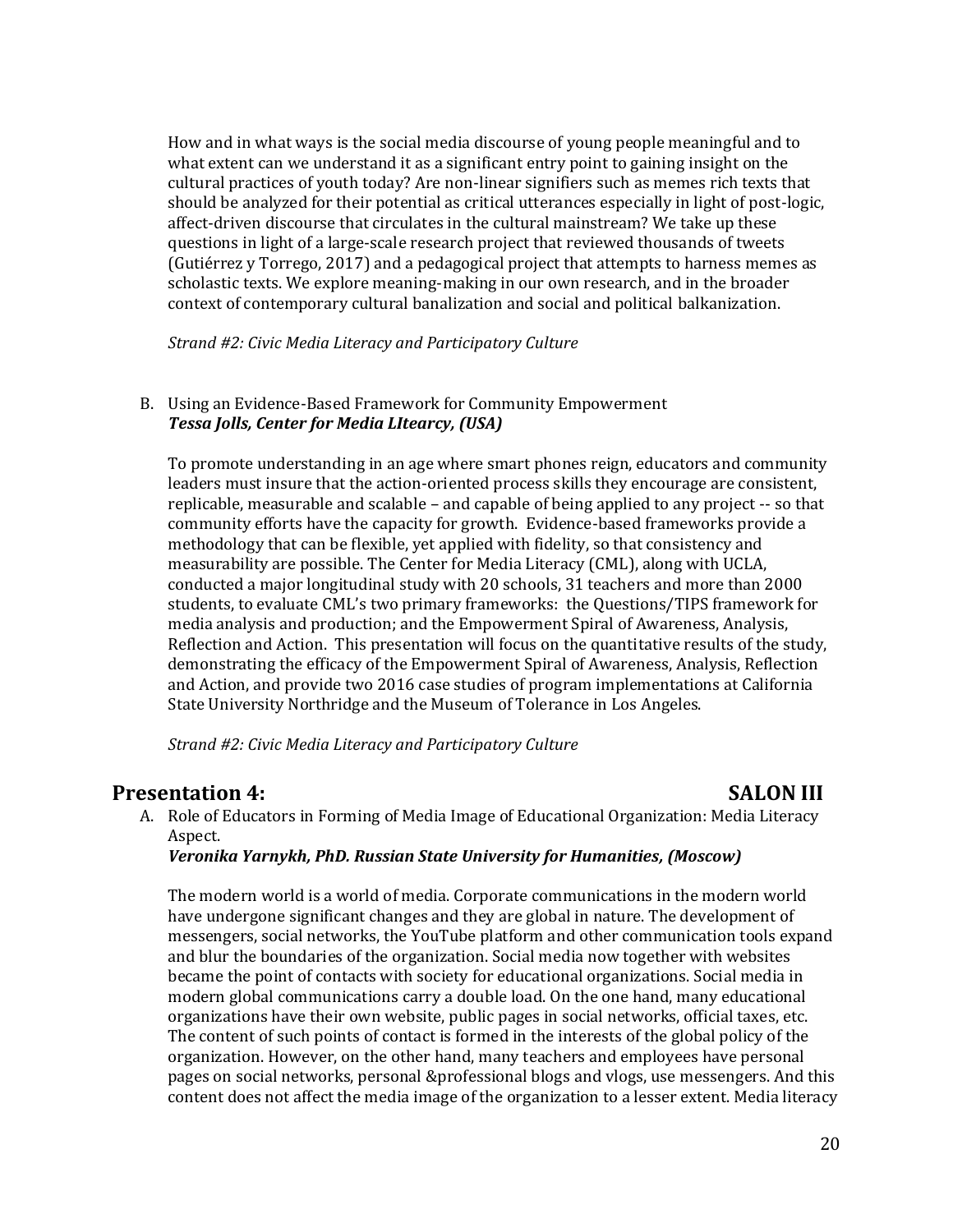now isn't only safety but also proactively understanding and using two keys factors: the discovery of the "active" audience and the rapid expansion of digital media in educational contexts [4, p. 68] In conclusion, it's necessary to mention that the erosion and expansion of the organization's boundaries in the modern media and communication space will only expand, new stakeholders will be included in the process.

*Strand 1: Media Literacy: Past, Present, and Future*

### **B.** Evaluating Media Literacy as an Emerging Interdisciplinary Academic Discipline *Alice Y. L. Lee, Hong Kong Baptist University (China)*

Media literacy has been rapidly developing around the globe in the past four decades. However, it has not yet been commonly recognized as a mature academic field. The aim of this paper is to develop an assessment framework to evaluate the field of media literacy. Media literacy attracts scholars from different backgrounds such as education, communication psychology, cultural studies, public health and language arts. The paper will review the state of media literacy and assess to what extent it has met the criteria of an interdisciplinary academic discipline.

*Strand 1: Media Literacy: Past, Present, and Future*

### C. The change of focus and rationale in undergraduate media degrees in UK universities *Marcus Leaning, University of Winchester, (UK)*

This paper considers the emergence and development of undergraduate media degrees in the UK. Drawing upon documentary and interview research the paper charts the emergence of media as a subject of study, its growth, and its bifurcation into multiple subject areas and the differing underlying rationales informing the different approaches. The paper commences with a discussion of the origin of media degrees in the UK and the first degree course - this being offered by the Polytechnic of Central London with the first cohort graduating in 1978. It is noted that this and many other early degrees were explicitly designed to develop a sense of critical acumen about the media in students. These degrees incorporated a measure of practical training but this was very much to inculcate greater criticality in students. Throughout the 1980s, 1990s and 2000s the number of students and institutions offering degree in media increased dramatically. During this period new degrees developed which offered a greater emphasis on practical elements. In such degrees the emphasis was upon producing students with industry relevant skills and a new focus upon employability emerged to the detriment of the overt criticality of the degrees. The paper concludes with a discussion of how the analytic and theoretical focus of the early media studies degrees in which practice was used to enhance criticality has become inverted.

*Strand 1: Media Literacy: Past, Present, and Future*

# **5:00-6:00 Closing/Cocktail Hour LOCATION**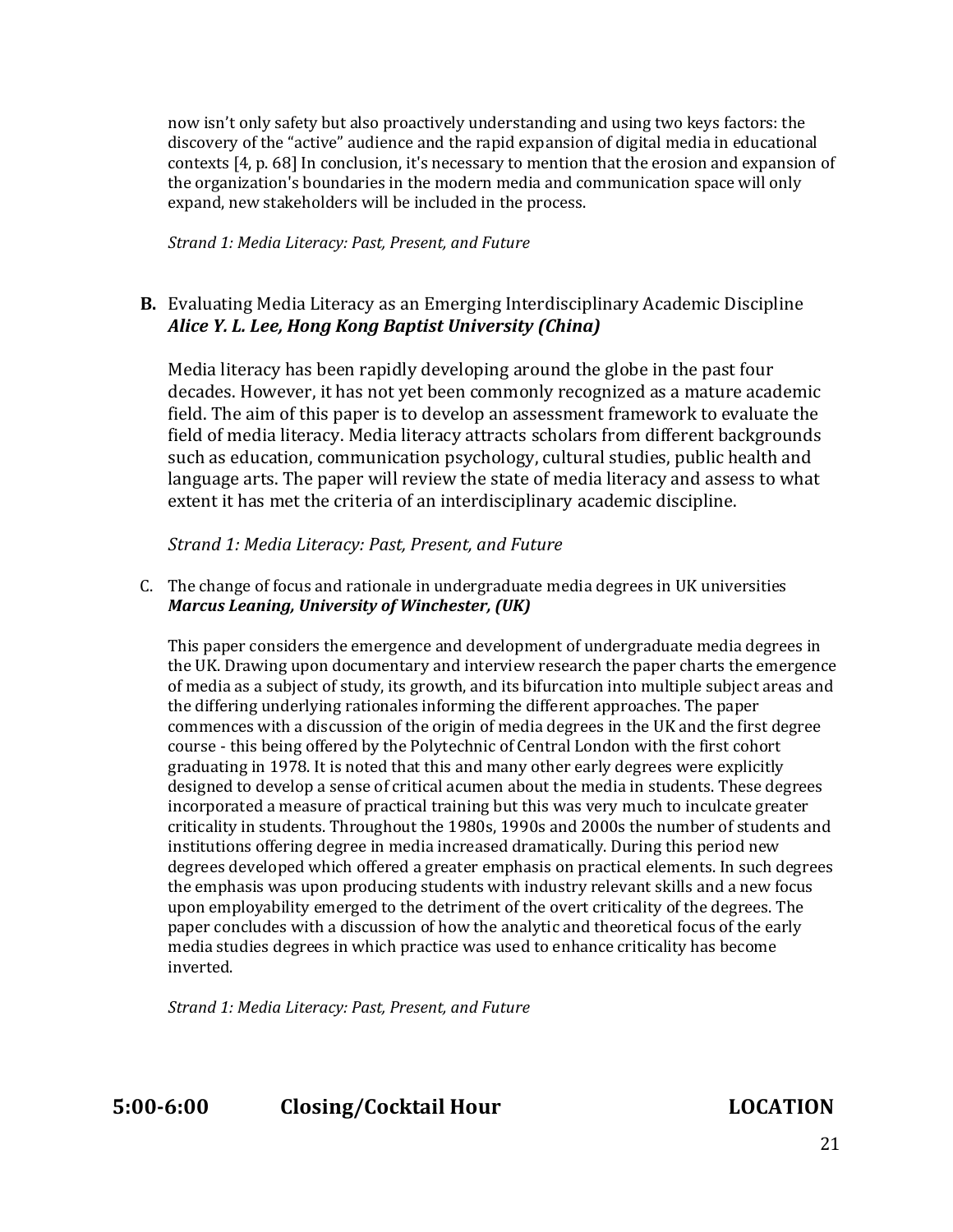# **2nd INTERNATIONAL MEDIA LITERACY RESEARCH SYMPOSIUM**  *PRESENTER BIOS*

**Linus Andersson (PhD)** is senior lecturer in media and communication studies at Halmstad University, Sweden. He has published work on alternative media, media criticism and aesthetics, and media materialities and waste. His current research orientations involve media and information literacy, community studies, and ethical aspects of mobile media practices.

**Julio-César Mateus Borea,** Ph.D. candidate and M.A. in Social Communication (Universitat Pompeu Fabra). M.A. in Communication and Education (Autonomous University of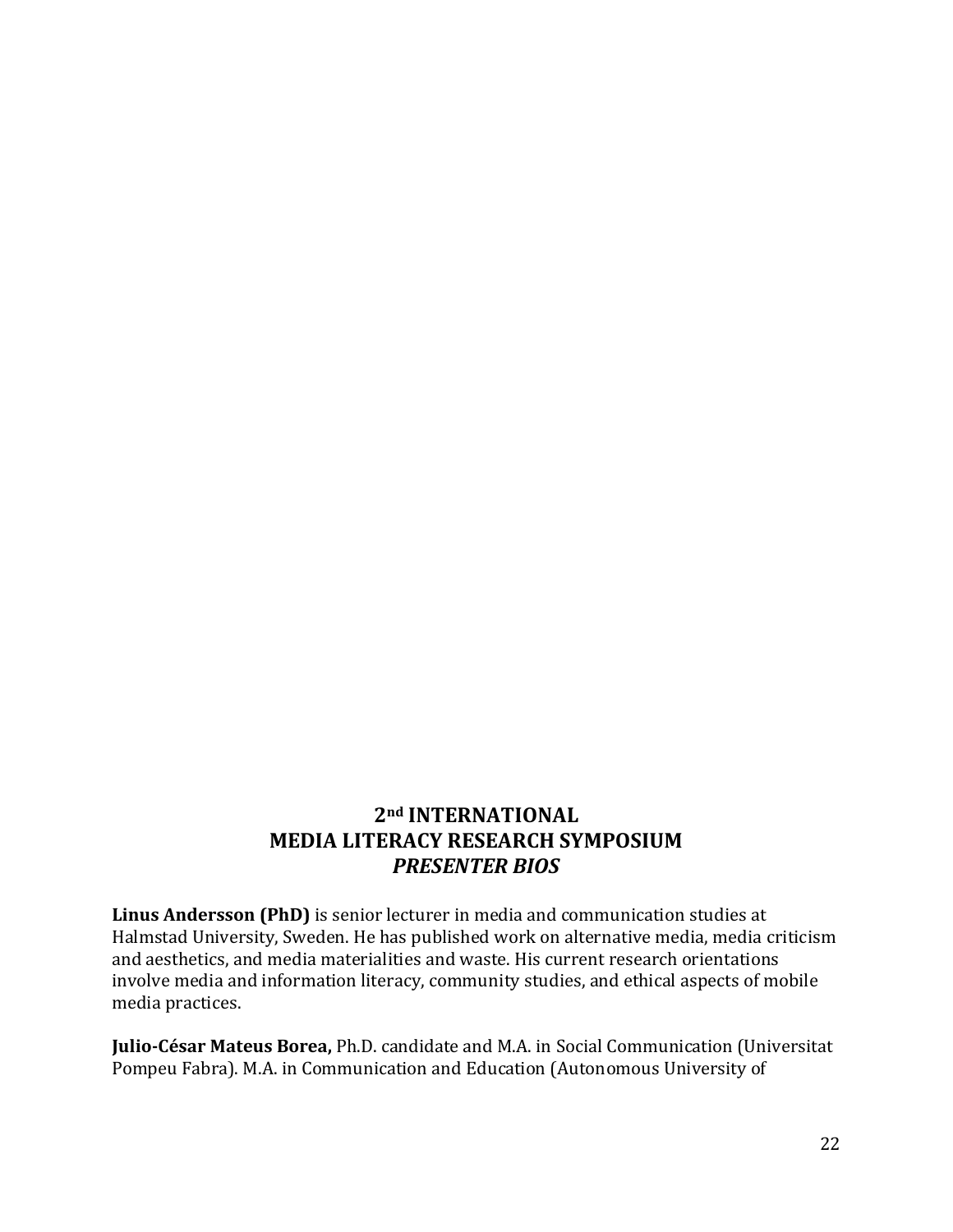Barcelona). Fellow researcher at MEDIUM research group, developing his doctoral thesis on media education in teacher training in Peru. Tenure Professor at the University of Lima.

**Spencer Brayton** is Library Manager at Waubonsee Community College, where he he works to support library services, operations and continuous quality improvement and growth of the college libraries. Spencer holds an M.A. in Library and Information Studies from the University of Wisconsin-Madison, and an M.S. in Management from the University of St. Francis (Joliet, IL). His research interests focus on the convergence of critical media literacy and critical information literacy. He has served in various capacities for the following organizations: Canadian Association of Academic Librarians (CAPAL), International Federation of Library Associations and Institutions (IFLA), Global Alliance for Partnerships on Media and Information Literacy (GAPMIL), United Nations Education, Scientific and Cultural Organization (UNESCO), and Association of College and Research Libraries (ACRL). He maintains a website, "Converging Spaces," at https://spencerbrayton.wordpress.com/.

**Maria José Brites** is Assistant professor at the Lusophone University of Porto and the Portuguese coordinator of the European project Media in Action - MIA. She had coordinated (in Portugal) the Radio Active project. She researches issues of Youth, journalism and participation, audience studies and News and civic literacies.

**Ioli Campos** is a PhD student within the UT Austin/Portugal Colab and Nova University of Lisbon. Her research interest centers on news literacy. She has a M.A. in Journalism and a post-graduation in Human Rights, having been a Fulbright fellow in 2011. Her scholarly work has been presented at various international conferences such as ICA or IAMCR. Campos is also an awarded journalist who, for the past 15 years, has reported from Kosovo, Cambodia, Vietnam, Algeria, Egypt, Iceland, and Lapland, among other places.

**Natasha Casey,** PhD., is associate professor of communications at Blackburn College, Illinois where she teaches media and information literacy, communication theory and other courses in the department of English and communications. She holds a Ph.D. in communication studies from McGill University (Montreal, Quebec). Her research interests include critical race theory and critical media and information literacy. She serves on the executive board of Gateway Media Literacy Partners (St. Louis, Missouri) and the National Association for Media Literacy Education leadership council. Her media and information literacy blog, "No Silos" is at www.natashacasey.com.

**Katerina Chrysanthopoulou,** Media Literacy Institute, Managing Partner is a cognitive scientist (MSc), writer and interpreter (www.planitas.gr) with university degrees in computer science and English language and basic diploma in psychotherapy. Her research work and interests include: understanding concepts in written and multimedia texts, learning from texts, media literacy, reading on electronic media, development of narrative and descriptive skills, creative reading methods, machine learning, learning systems, language computational applications. She has worked as a researcher with the Athens University of Economics and Business, the Institute for Language and Speech Processing and the National Kapodistrian University of Athens.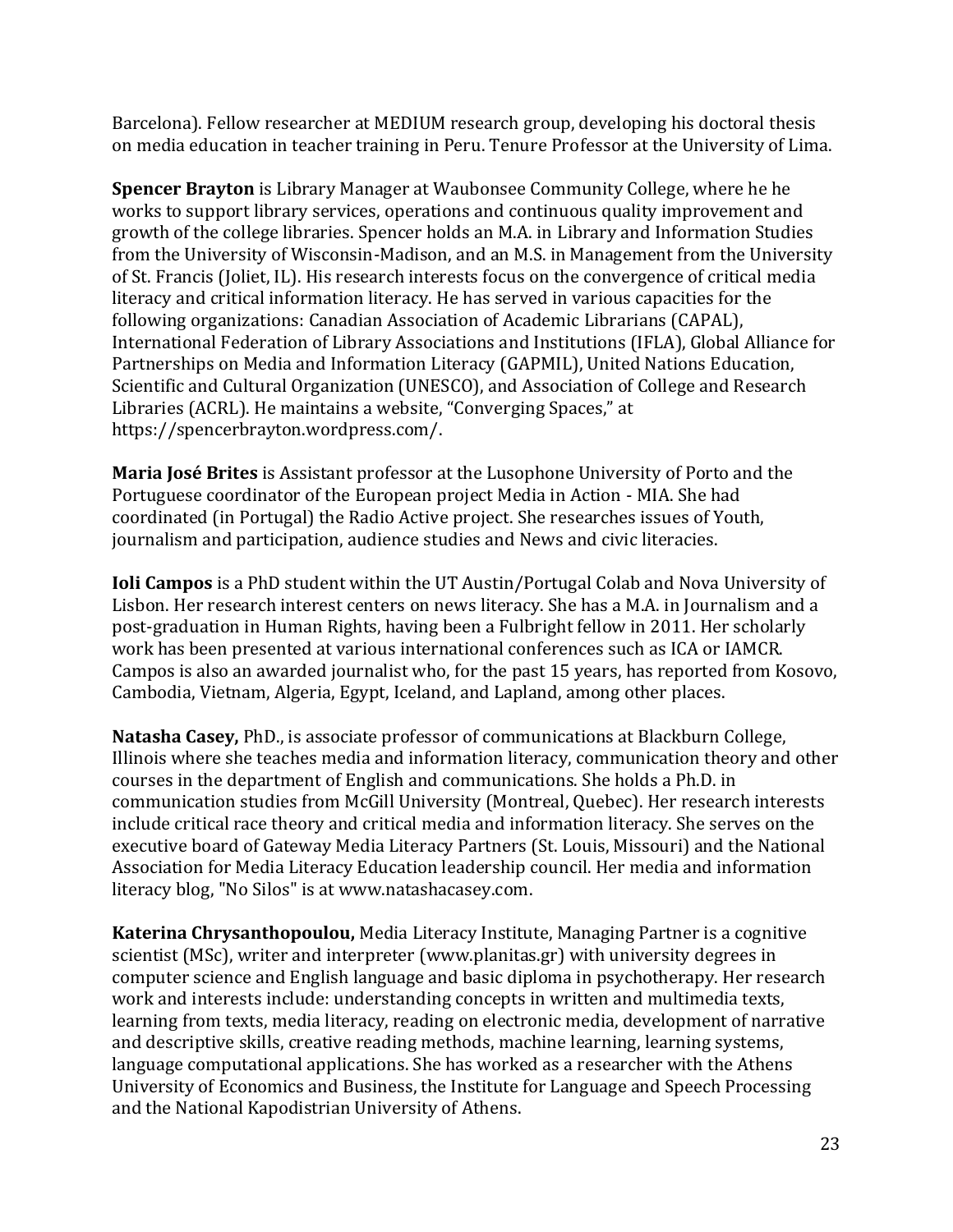**Michelle Ciccone** is the Technology Integration Coordinator at McAuliffe Charter School in Framingham, MA. Michelle previously worked with nonprofit organizations in the blended learning space.

**Michelle Ciulla Lipkin** is the Executive Director of the National Association for Media Literacy Education. As Executive Director, Michelle has helped NAMLE grow to be the preeminent media literacy education association in the U.S. She launched the first ever Media Literacy Week in the U.S., developed strategic partnerships with media companies such as Participant Media, Nickelodeon, and Twitter, and restructured both the governance and membership of the organization. She has also overseen three national conferences and done countless appearances at conferences and in the media regarding the importance of media literacy education. Since 2017, Michelle has advocated for greater media literacy education through CNN, PBS News Hour, NPR, The New York Times, and Al Jazeera English. She is currently an adjunct lecturer at Brooklyn College in the TV/Radio department where she teaches media criticism and media literacy.

**Steve Connolly** is a Senior Lecturer in Teacher Education at the University of Bedfordshire, who has worked in schools and colleges for more than twenty years teaching Media, English and Film. His PhD research focused on how students learn to make video projects, and learning processes in all their forms (social, cognitive, cultural etc) continue to be an area of research interest for him. He was previously a Research Associate on the UCL/Ministry of Stories "Story Engine" project which involved looking at how young people used online platforms to develop their writing skills. His current research projects include: evaluating and developing resources for the Structural Learning tool (www.structural-learning.com) ; compiling a history of the study of Media texts within the UK English curriculum; and looking at the relationship between academic and vocational media studies in the UK.

**Sherri Hope Culver** serves as Director, Center for Media and Information Literacy at Temple University and Associate Professor, Klein College of Media and Communication. She serves on the board of the National Association for Media Literacy Education. Sherri has authored, co-authored and edited several publications about media literacy and children's media.

**Massimo Di Ricco** holds a Ph.D. in Mediterranean Cultural Studies and an MA in Research in Communication and Journalism. His actual research focuses on the relation between geopolitics and the global flow of information, international news literacy, and audience own bias toward international political issues.

**E. Nicoleta Fotiade** is a media literacy educator and researcher with 15 years of experience in media literacy training with children and adults in Romania and Europe. She coordinated and (co)authored several media research studies and support materials for media education. Nicoleta graduated with a MA in Communication from the University of Westminster in London. She is Chair and Co-founder of Mediawise Society (mediawise.ro) and co-founder of the media watchdog - ActiveWatch.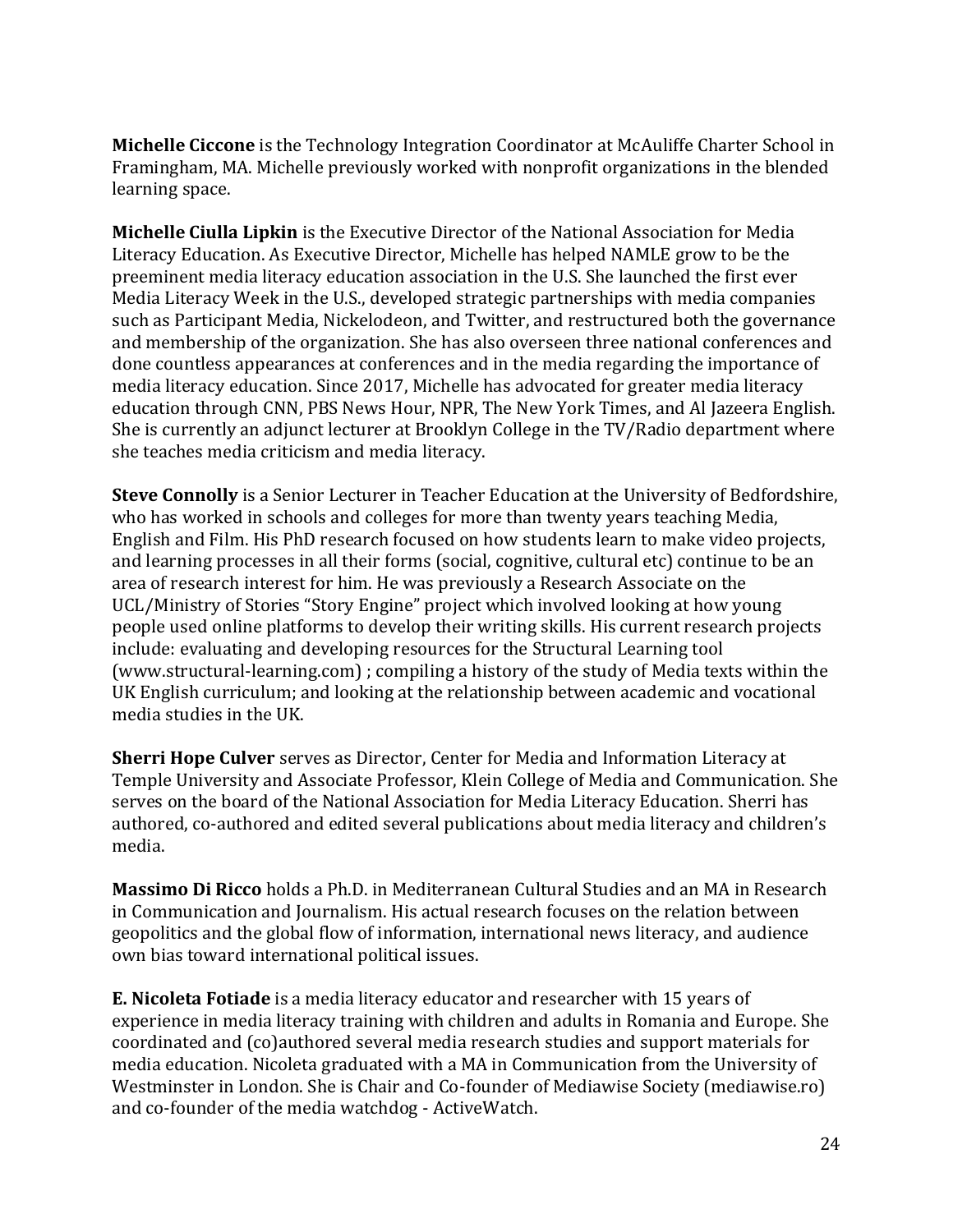**Ingrid Forsler** is a PhD Candidate in Media and Communication Studies at Södertörn University in Stockholm, Sweden. She has a background in art and media education and her PhD project examines the relationship between media technologies and school art education.

**Michael Forsman**, Fil.dr, docent, associate professor, Media and Communication Studies, Södertörn University, Stockholm. Research on Swedish broadcasting, popular culture, children, youth and media. Work with media and information literacy within teacher education. Current research project: Media Citizenship and the Mediatization of School: Curricula, Educational Materials, Teachers.

**Divina Frau-Meigs,** a former student of the Ecole normale supérieure and a Fulbright scholar, is Professor of Media Sociology at the Université Sorbonne Nouvelle, France. She holds several degrees, from the Sorbonne University, Stanford University and the Annenberg School for Communications (University of Pennsylvania). She is a specialist in media and information technologies in a comparative perspective as well as a researcher in media uses and the practices of young people. At the Sorbonne Nouvelle, she is the creator and director of the online Master's program AIGEME (Application Informatiques: Gestion, Education aux Médias, E-formation). She is the UNESCO Chair for "savoir-devenir dans le développement numérique durable: maîtriser les cultures de l'information".

**Julie Frechette,** PhD. is Professor and Chair of the Department of Communication at Worcester State University. Her book, Media Education for a Digital Generation, provides a framework for developing critical digital literacies by exploring the necessary skills and competencies for engaging students as citizens of the digital world. She is the co-editor and co-author of the book Media In Society, as well as numerous articles and book chapters on media literacy, critical cultural studies, and gender and media. Her book, Developing Media Literacy in Cyberspace, was among the first to explore the multiple literacies approach for the digital age. She serves as co-president of the Action Coalition for Media Education.

**Silke Grafe** is Chair of School Pedagogy and Director of the Media Education and Educational Technology Lab MEET@JMU at the University of Würzburg in Germany. Her research interest includes teaching and learning with and about digital media in schools and in initial teacher education in an international and interdisciplinary perspective.

**Dr. Alba Torrego Gonzalez** is a Research Assistant in the Faculty of Education at University of Valladolid in Segovia (Spain). Her current research interests are in media education, digital literacy, digital discourse and computer-mediated communication. She has presented conference papers and published articles on these subjects.

**Alfonso Gutierrez-Martin** is a Full Professor in the Faculty of Education at University of Valladolid (Segovia). His research focuses on media education, digital literacy and teacher training. He has published several books, and numerous articles and papers on these subjects. http://alfguti.wixsite.com/alfonsogutierrez.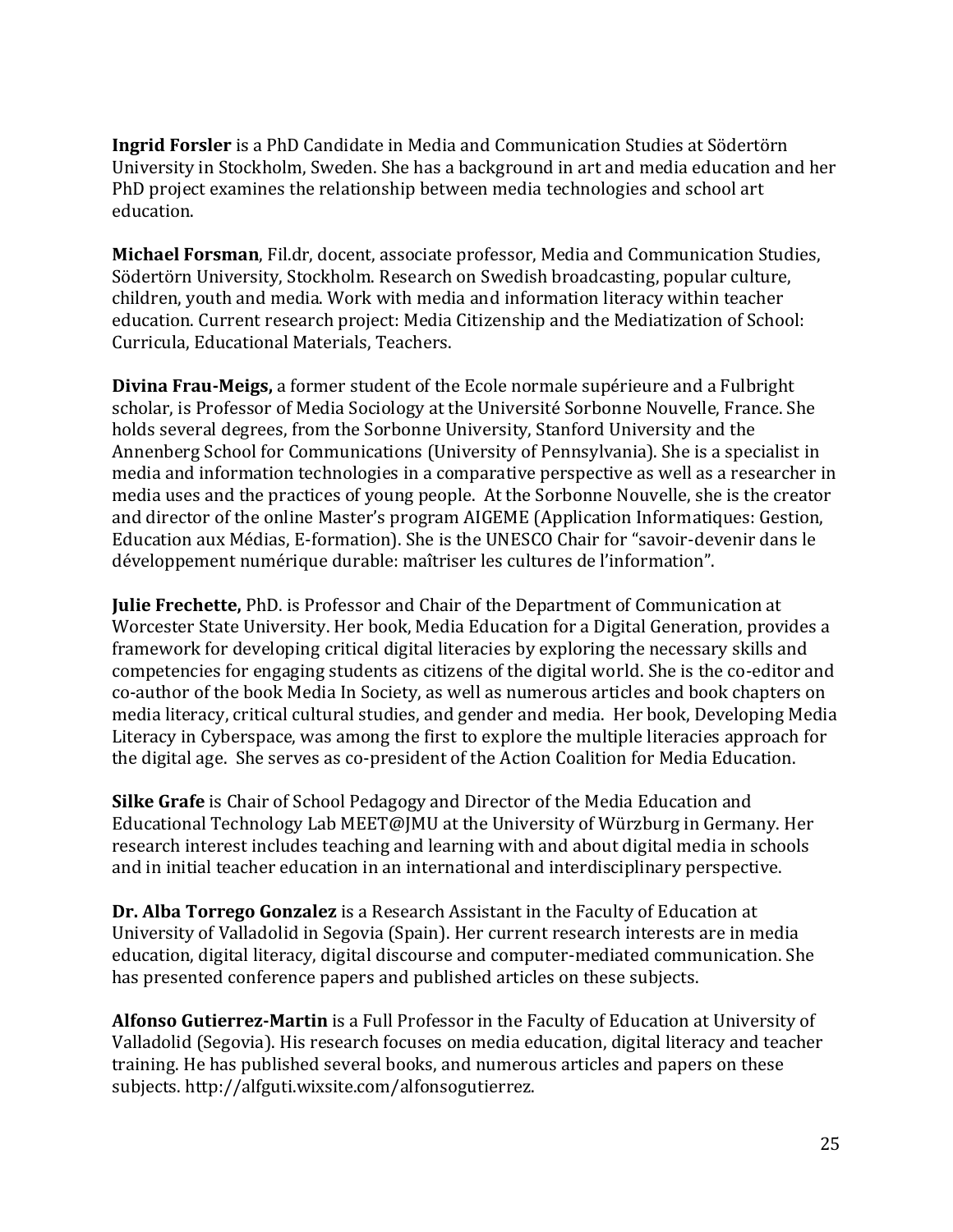**Chloe Higginbotham** is a media educator who researches connection and evolving relationships between media technology, media content, and the user/consumer. She holds an MFA in Media Study from the University at Buffalo.

**Michael L Hoeschsmann** is an Associate Professor in the Faculty of Education at Lakehead University (Orillia). His published books include Media Literacies: A Critical Introduction (Wiley). He is a board member of Media Smarts: Canada's Centre for Digital and Media Literacy and the Canadian co-Chair of the North American network of UNESCO GAPMIL.

**Tessa Jolls** is President and CEO of the Center for Media Literacy, a position she has held since 1999. She also founded the Consortium for Media Literacy, a nonprofit which provides research and a monthly newsletter publication. During her tenure at CML, Jolls' primary focus is working in partnership to demonstrate how media literacy works through school and community-based implementation programs. Jolls received the 2015 Global Media and Information Literacy Award, in recognition of her work in Media and Information Literacy and Intercultural Dialogue, from the UNESCO-initiated GAPMIL, in cooperation with the United Nations Alliance of Civilizations (UNAOC). In 2014, Jolls was honored with the International Media Literacy Award by Gateway Media Literacy Partners; in 2013, she was recognized with the Jesse McCanse Award for Individual Contribution to Media Literacy by the National Telemedia Council.

**RE Katz** is a multidisciplinary artist interested in radical pedagogies. They received an MFA in Creative Writing from University of Massachusetts Amherst.

**Pardeep Kumar,** Assistant Professor with Kurukshetra University, Kurukshetra, Haryana(INDIA) has done his Ph.D. on Media Literacy. A new scale to measure News Literacy and exploring applications of ancient Indian models of critical Thinking in media literacy in the 21st century goes to his credit. Before joining the academics he worked with mainstream media for 14 years.

**Marcus Leaning is** Professor of Digital Media Education at the University of Winchester. He is the author/ editor of 7 books and numerous chapters and articles.

**Alice Y. L. Lee** is Professor and Head of the Department of Journalism, Hong Kong Baptist University. Her research interests include online news media, media education, media and information literacy (MIL), Net Generation, and knowledge society. Since 2000, she has been involved in promoting media education in Hong Kong and mainland China.

**Dr. Annamária Neag** is a Marie Curie Research Fellow at Bournemouth University, UK. Previously, Annamaria worked at Nottingham University (China) and at the Hungarian Academy of Sciences. Her research interests include media literacy education, media history and digital citizenship.

**Marta Portalés Oliva** is a PhD candidate at the "Gabinete de Comunicación y Educación" Research Group of the Journalism Department at the Communication Sciencies Faculty of the Autonomous University of Barcelona (UAB). Her work at the institute will be in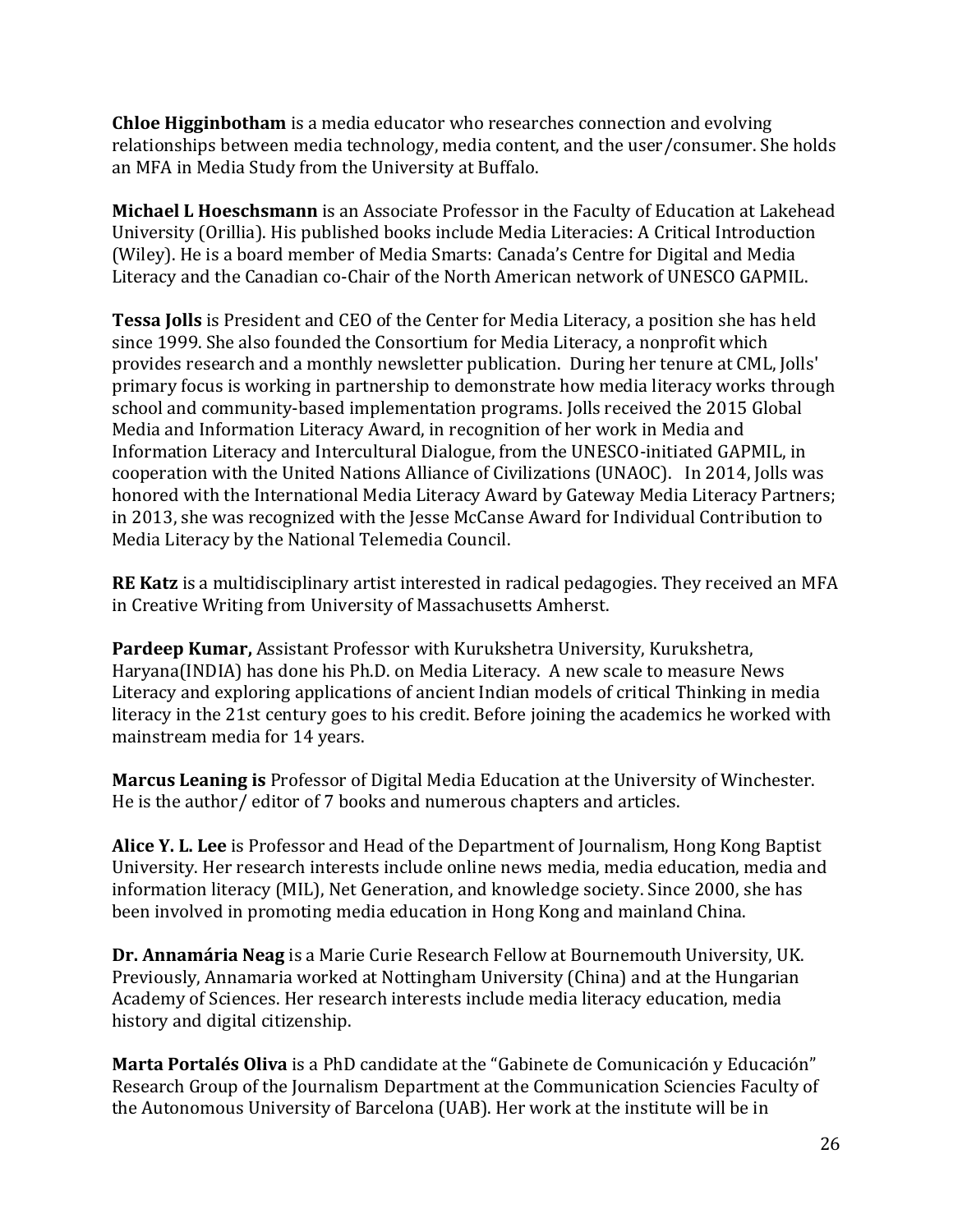connection with the work group projects "Growing Up in Digital Media Environments". She studied the Bachelor of Audiovisual Communication in the University of Valencia between 2009 and 2013, she studied a year through the International Program in York University Toronto (Canada) and a year of Erasmus in the Johannes Gutenberg Universität Mainz (Germany).

**Cristiane Parente** is a PhD student in Media Education and Researcher at the Center for Studies in Communication and Society (CECS) of the Institute of Social Sciences - University of Minho; CAPES scholarship (Brazil); Master of Education - University of Brasília (UnB); Master in Communication and Education -Autonomous University of Barcelona; Member of SBPJor, Intercom, SOPCOM and ABPEducom.

**Becky Parry** is an Assistant Professor in Education at the School of Education, University of Nottingham and has undertaken research for key CRACL projects such as TALE. Her own research focuses on children's popular cultures in relation to identity and gender as well as play and literacy. She is committed to creative, collaborative and narrative approaches to research and teaching and has a strong interest in innovative uses of new digital tools. Recent projects include 'Storysmash,' an Arts Council of England funded project, focusing on young people's engagements with text based games in library settings in Nottingham in partnership with the National Video Arcade and Nottingham City of Literature. Becky is also a member of the 'Virtual Drama,' team exploring the value of digital tools in improvised drama in schools with Chol Theatre's 'Imaginary Communities' project. She is also a research consultant for a current BFI Education project with Lincolnshire schools, focused on the potential role of filmmaking pedagogies in enriching primary children's writing.

**Gianfranco Polizzi** is a PhD researcher in the Department of Media and Communications at the London School of Economics and Political Science. His research is fully funded by the Economic and Social Research Council (ESRC) and his PhD project deals with critical digital literacy, democracy and civic, political engagement.

**Jana Popova** is PhD student in the Faculty of Journalism and Mass Communication at the University of Sofia - "St. Kliment Ohridski". In 2016 she started her PhD program in the field of book publishing, media communications and digital media. Her research is focused on the development of digital media.

**Evanna Ratner** Ph.D is at Gordon Academic College, Haifa University, Israel. Teaching and research in teacher preparation and media literacy, Expert in "Dialogue through Media", Peace Education and teaching and learning studies. Coordinator of Media Studies at the Ministry of Education and a Teacher in Carmel Zvulun High School.

**Marieli Rowe** has been the Executive Director of The National Telemedia Council since 1978. She helped expand the organization's newsletter into The Journal of Media Literacy and has been the editor since its inception. Her passion for media literacy began with her children, running children's film festivals, serving on boards for public radio, television and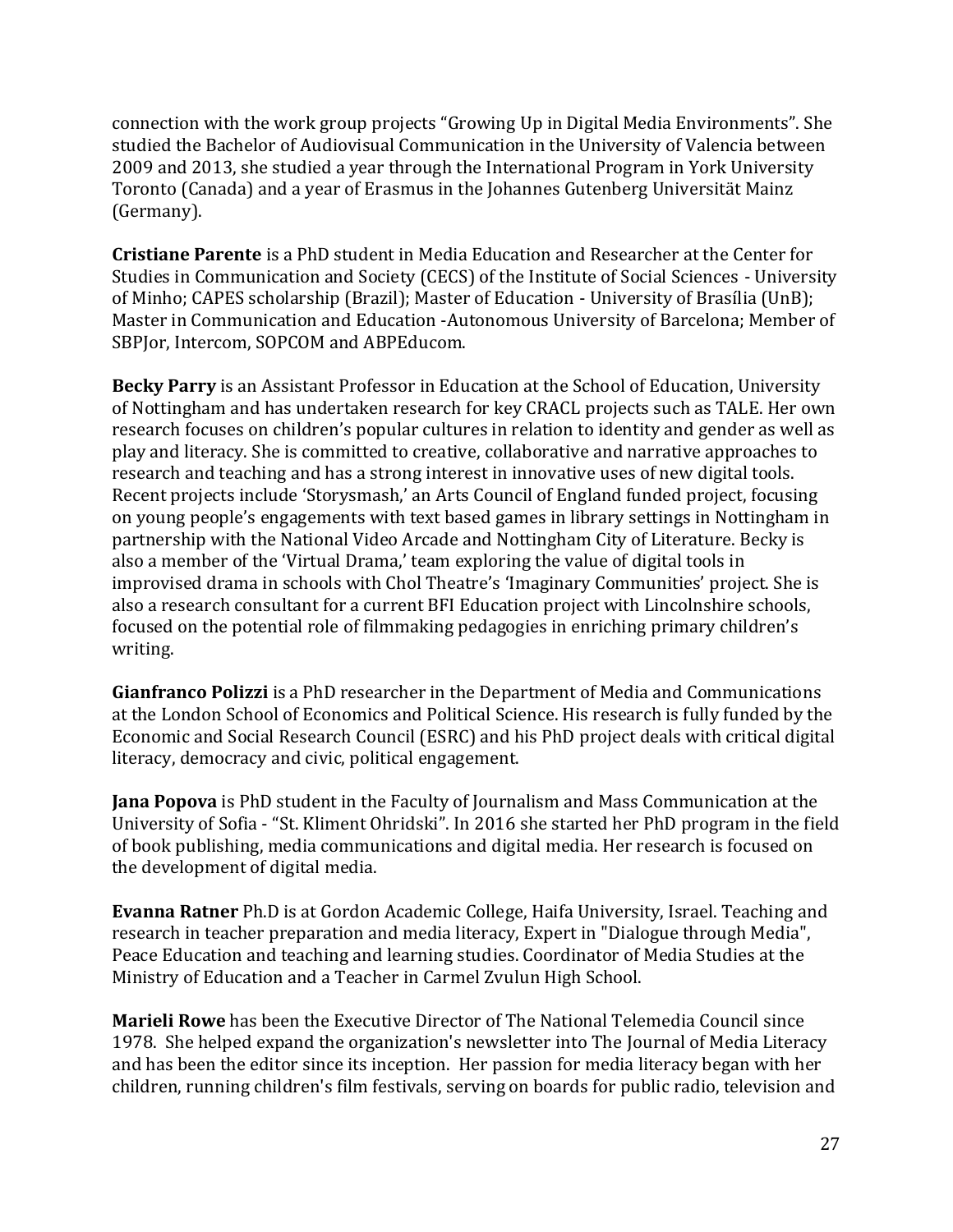cable access, and continues today into the next generation, asking questions about the evolving ecology of childhood and the need for a 21st century transformational literacy.

**Christian Seyferth-Zapf** is a Ph.D. student and research assistant at the Chair of School Pedagogy at the University of Würzburg in Germany. His research interests include fostering media literacy skills focusing on contemporary propaganda in the context of media literacy education and analyzing contemporary propaganda in an international perspective with US and German students.

**Alessandro Soriani** is working on an international PhD in Pedagogical Sciences at the University of Bologna's Department of Education, and at the École Doctorale 276 - Arts et Médias of the Sorbonne-Nouvelle Paris 3. His research explores the influence of relationships that develop within digital environments on the social climate of learning environments. His scientific interests are ICT and media in educational and pedagogical contexts. He works as consultant for the Council of Europe's Digital Citizenship Education Project. He also works as teacher trainer and facilitator for youth's participatory processes.

**Guna Spurava** is a head of UNESCO Chair on Media and Information Literacy at the University of Latvia. She is a researcher and lecturer at the Faculty of Social Sciences. Guna is responsible for the development of MIL research focusing on practices of young people's media use. She has also been teaching media research methods and media economy at the University of Latvia.

**Benjamin Thevenin** is an Assistant Professor of Media Arts at Brigham Young University. His studies focus on the relationships between youth, media and politics. He teaches classes on creativity, children's media, new media, and media education. In 2018, he released Dark Ride: Disneyland–a mobile game that uses augmented reality and encourages visitors to critically engage with the theme park, available on the Apple App Store. Benjamin lives with his wife Emily and three boys in the beautiful Wasatch mountains of Utah.

**Janneth Trejo-Quintana**, PhD., is from the Instituto de Investigaciones sobre la Universidad y la Educación, Universidad Nacional Autónoma de México and has her PhD. in Social Science. In 2014, she was the general coordinator of the Latin America and the Caribbean Media and Information Literacy Forum (LAC-MIL Forum), which was organized by University of Mexico, the Public Broadcasting System of the Mexican State and the Autonomous University of Barcelona with the support of the UNESCO.

**Rob Watson** is a Principal Lecturer in the Leicester Media School, De Montfort University. His main teaching and research is in Community Media, Social Media Production, Digital Media and Radio Production. Rob's research is focused on Community and Collaborative Media, and the way that community media helps volunteers and participants realise their voice in their community.

**Dr. Rob Williams** is a Vermont-based media/communications professor and new media consultant who lives and works out of the Mad River Valley. In addition to teaching a wide range of communications classes at the University of Vermont, Champlain College, and